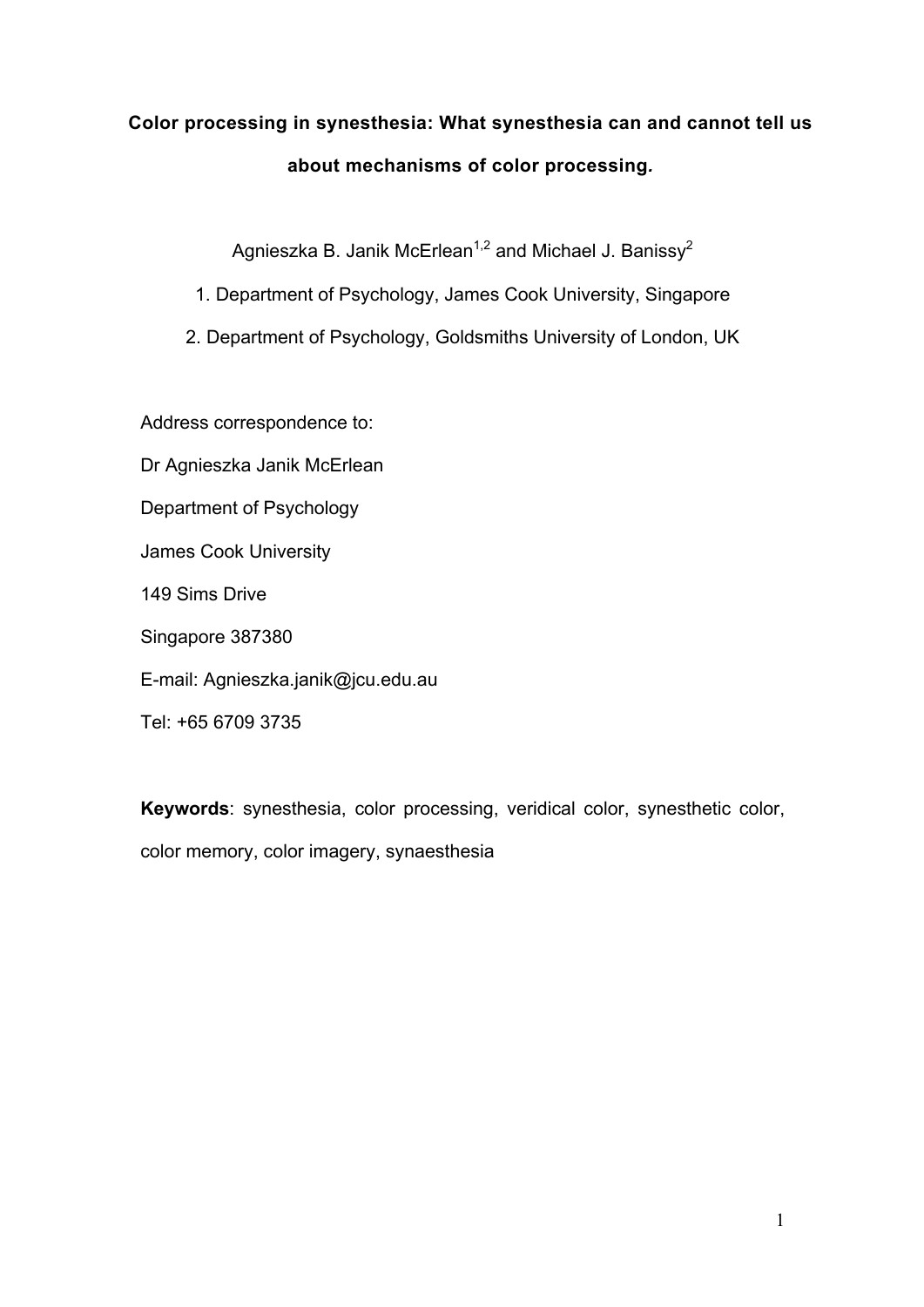# **Abstract**

Synesthetic experiences of color have been traditionally conceptualized as a perceptual phenomenon. However, recent evidence suggests a role of higher order cognition in the formation of synesthetic experiences. Here we discuss how synesthetic experiences of color differ from and influence veridical color processing, and how non-perceptual processes such as imagery and color memory might play a role in eliciting synesthetic color experience.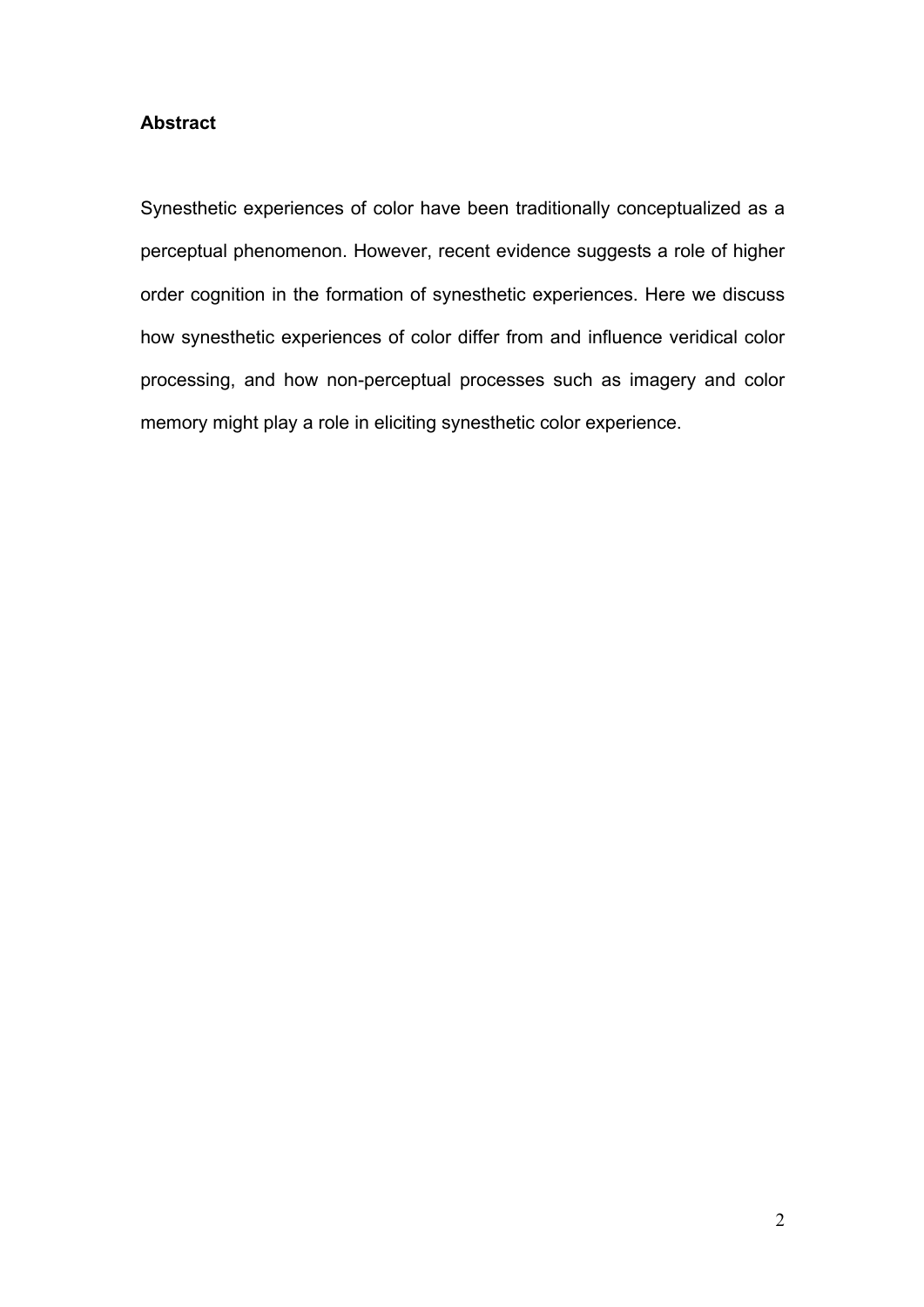#### **Introduction**

Synesthetes experience everyday life very differently to typical individuals. For them, words can have distinctive flavors, colors can accompany sounds, or days of the week can be represented in intricate spatial arrangements (Ward, 2013). Synesthesia is defined as a condition where stimulation of one sensory modality elicits involuntary additional percepts within the same or different modality (Sagiv, 2004). For instance, in grapheme-color synesthesia achromatic letters or numbers (inducers) trigger secondary color experiences (concurrents). While many types of synesthesia have been identified so far (e.g. Simner, Mayo, & Spiller, 2009; Ward, Banissy, & Jonas, 2008; Simner & Ward, 2003), grapheme-color is one of the most common forms of synesthesia (Ward, 2013), therefore much of our discussion will involve findings concerning this synesthetic sub-type.

Although many prominent theories of synesthesia advocate it to be a perceptual phenomenon elicited by sensory input (Ramachandran & Hubbard, 2001b; Grossenbacher & Lovelace, 2001), several findings support the notion that construing synesthesia in purely perceptual terms cannot fully describe the nature of this condition. Here we discuss this evidence to further elucidate to what extent synesthetic color experiences are perceptually based. Specifically, we first discuss different theoretical models of synesthesia as well as the mechanisms underlying aspects of synesthetic and veridical color processing. Subsequently we examine the nature of synesthetic inducers and how non-perceptual processes such as imagery and color memory might play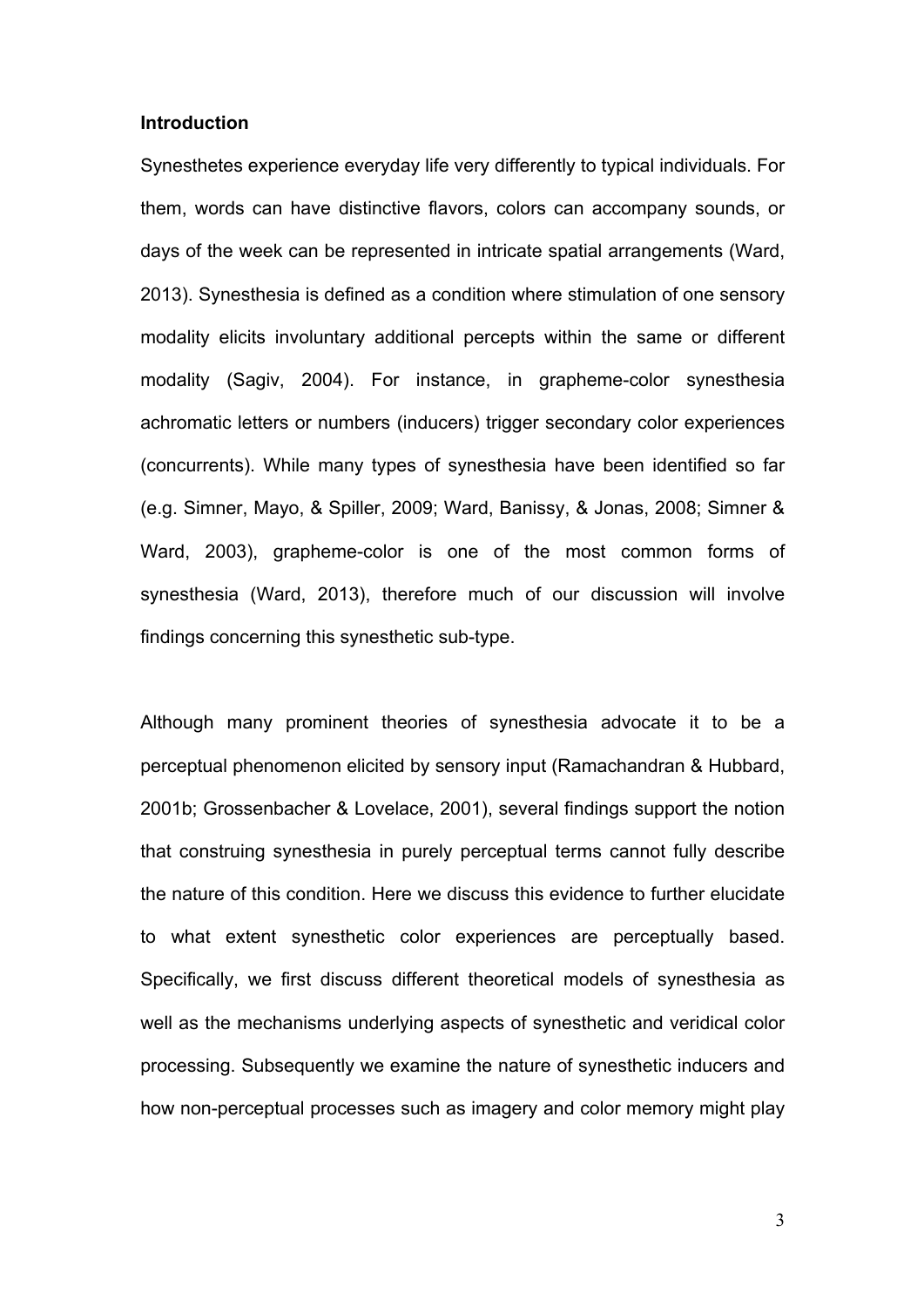a role in eliciting synesthetic color experiences. We then discuss how synesthetic color can inform our knowledge on typical color processing.

#### **1. Neural basis of synesthesia for color**

Three influential hypotheses of the mechanisms underlying synesthesia are the cross-activation (Ramachandran & Hubbard, 2001b), cortical disinhibition (Grossenbacher & Lovelace, 2001; Cohen Kadosh & Walsh, 2008) and the reentrant feedback theory (Smilek, Dixon, Cudahy & Merikle, 2001). The crossactivation model states that increased connections between neighboring brain areas such as the visual word form area (VWFA) and color sensitive regions of the brain (e.g. hV4) provide the basis for synesthetic experiences. Recent cross-activation accounts also highlight an important role of attentional processes located in the parietal lobe, which allow for binding information from these two areas into one coherent percept (Hubbard, Brang, & Ramachandran, 2011).

Disinhibition accounts advocate that a lack of inhibition from multisensory (Grossenbacher & Lovelace, 2001) or executive control regions (Cohen Kadosh, Henik, Catena, Walsh, & Fuentes, 2009) to unisensory brain areas is the source of synesthesia. In a related context it has also been suggested that synesthesia arises as a consequence of local differences in cortical excitation through mechanisms akin to perceptual unmasking (Cohen Kadosh & Henik, 2007; Cohen Kadosh & Walsh, 2008).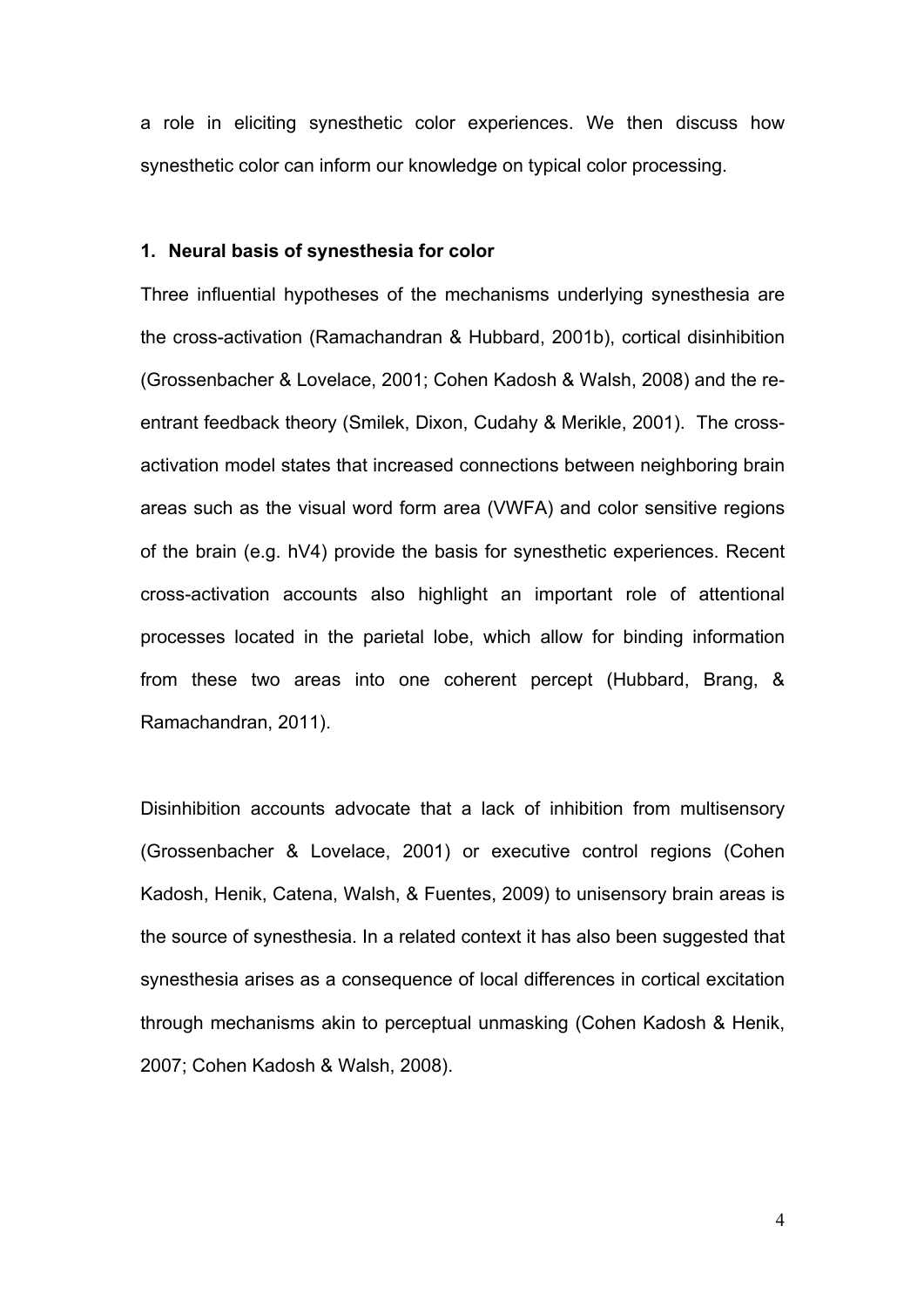The re-entrant feedback model (Smilek, Dixon, Cudahy & Merikle, 2001) suggests a crosstalk between form and color sensitive brain regions but at the same time highlights the importance of top-down processes exerted by feedback connections from brain regions involved in conceptual representation to those involved in color processing, thus emphasizing the essential role of the activation of the conceptual representation of the inducer (grapheme) in the elicitation of the synesthetic experience of color concurrent.

While these different theoretical models can explain the mechanisms underlying synesthesia construed as a perceptual condition, their ability to account for the conceptual phenomena of synesthetic experiences is not uniform. The cross-activation theory (Ramachandran & Hubbard, 2001b) acknowledges the involvement of top down mechanisms in the binding of the inducer and concurrent, however it does not regard this process to play a role in evoking synesthetic experiences. Similarly, the disinhibited feedback theory does not consider the possibility of purely concept driven synesthetic concurrents (Grossenbacher & Lovelace, 2001). On the other hand, the reentrant model postulates that top down processes such as categorization of an inducer play an essential part in the elicitation of the synesthetic experiences (Smilek, Dixon, Cudahy & Merikle, 2001) and as such can accommodate the findings of conceptually induced synesthesia.

To examine these models, one stream of research has investigated if synesthesia is associated with structural brain differences in color relevant brain areas. Using diffusion tensor imaging technique (DTI) Rouw and Scholte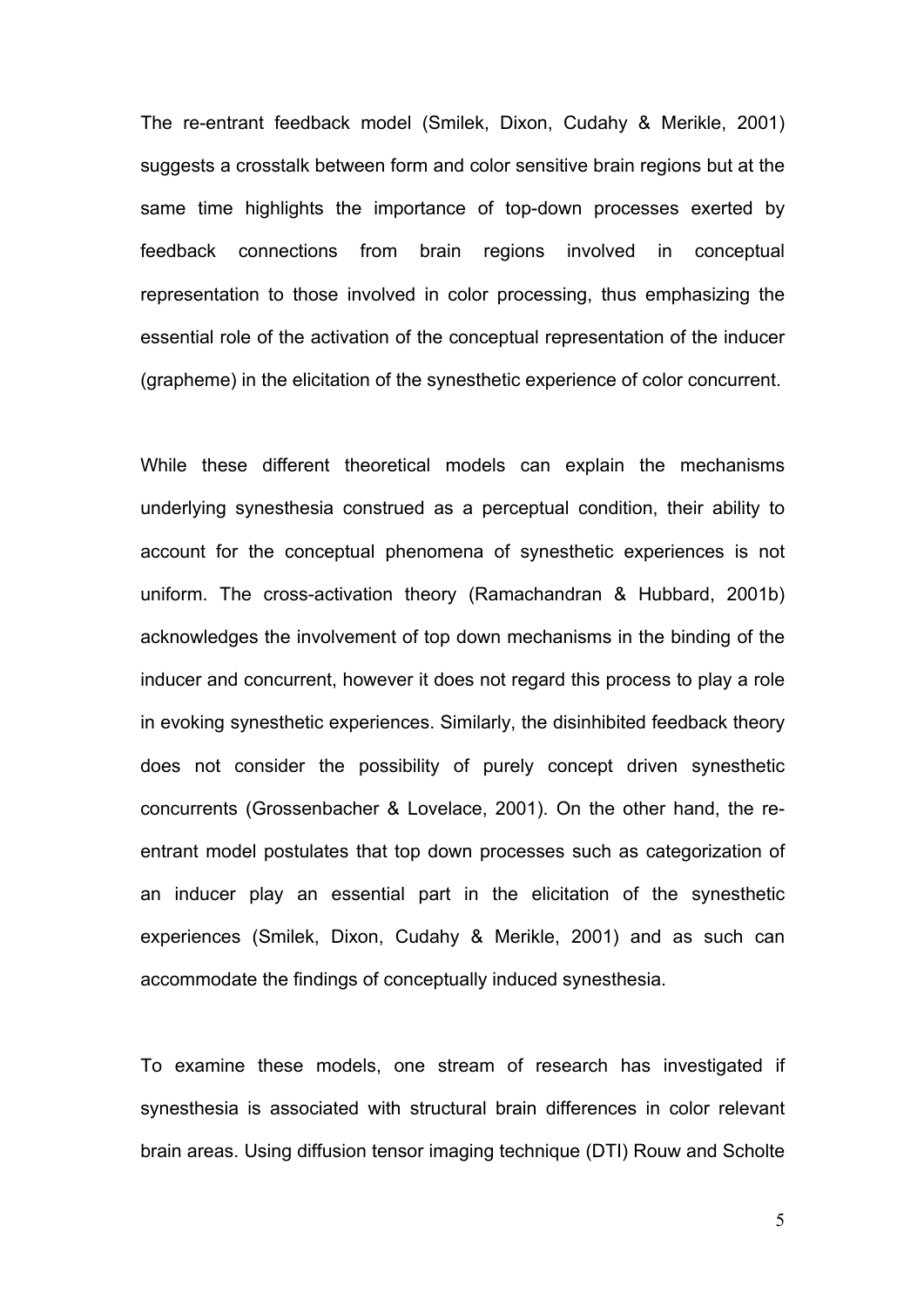(2007) found synesthesia to be linked with increased structural connectivity in the right inferior temporal cortex. Others, however, failed to find similar results (e.g. Jancke, Beeli, Eulig, & Hanggi, 2009; Hupé, Bordier, & Dojat, 2012). A similar pattern has emerged from studies using voxel-based-morphometry (VBM) to examine gray matter differences between synesthetic who experience color as their evoked sensation; with some (Jancke et al., 2009; Weiss & Fink, 2009; Banissy, Stewart, Griffiths, Muggleton, Walsh, Ward, & Kanai, 2012), but not all (e.g. Hupé et al.,2012; Rouw & Scholte, 2010) studies reporting synesthesia to be associated with increased gray matter volume in brain areas linked to veridical color processing in typical adults. Notably, in the studies that do report gray matter differences in neural regions close to those previously associated with veridical color processing, the regions responding to color were not functionally localized in their subjects; given inter-individual variability in cortical color responsiveness it is therefore difficult to disentangle the exact relationship between brain structure and function.

The findings of functional neuroimaging studies are also inconsistent. Some fMRI studies report hV4 activation in response to both colored and achromatic stimuli inducing synesthetic color experiences (Hubbard, Arman, Ramachandran, & Boynton, 2005; Sperling, Prvulovic, Linden, Singer & Stirn, 2006). Hubbard and colleagues (2005) also found that the strength of hV4 activation to achromatic inducers in grapheme-color synesthetic was mediated by their performance on a visual crowding task where participants were required to identify an achromatic target grapheme presented in the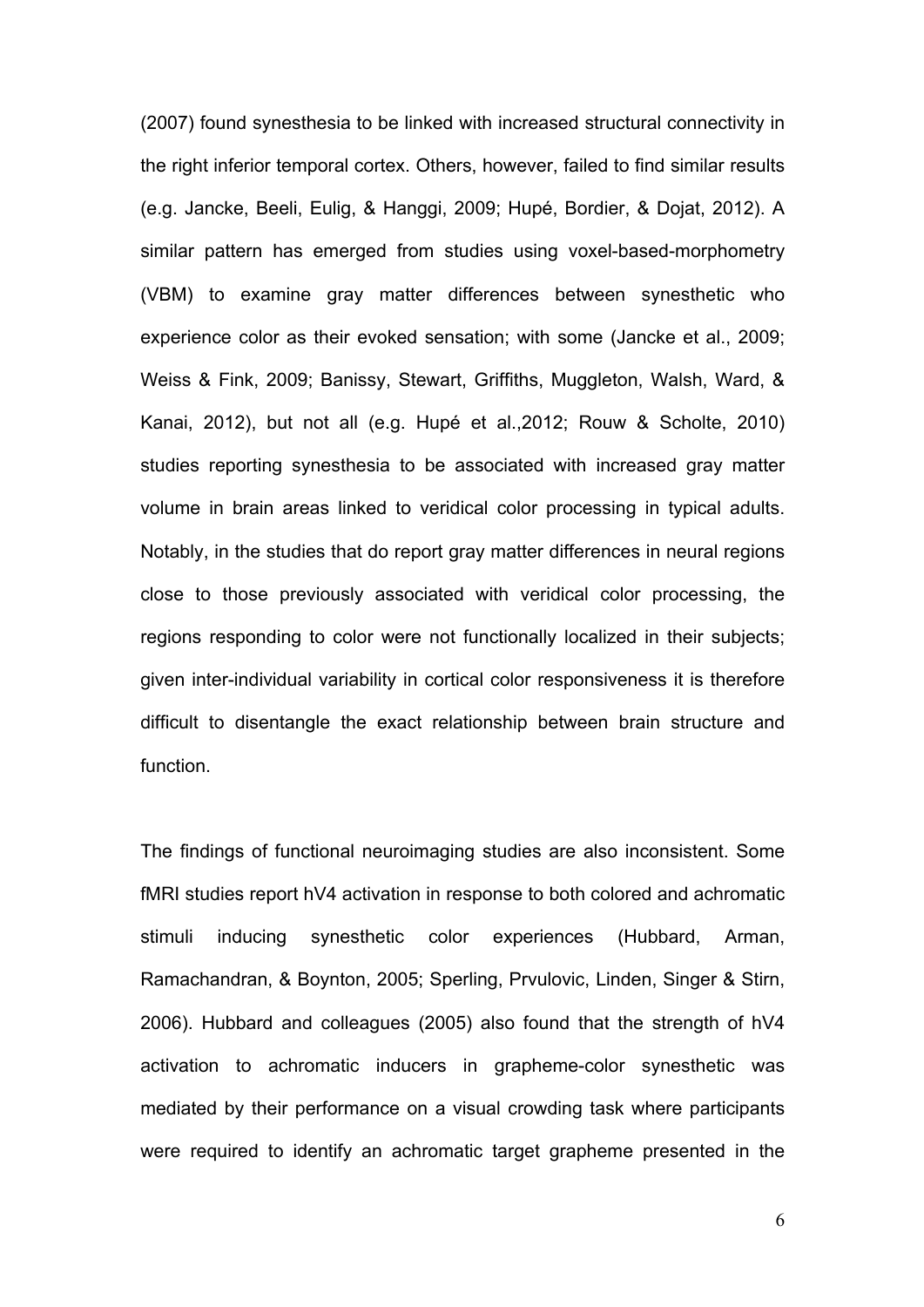visual periphery and surrounded by other graphemes printed in black ink (the greater the activation, the better the performance; suggesting that real and synesthetic color processing might be driven by the same mechanisms). However, other studies failed to replicate these findings, putting in question the idea that these processes are analogous (Sinke, Neufeld, Emrich, Dillo, Bleich, Zedler & Szycik, 2012; Hupe et al., 2012; Rouw and Scholte, 2010). Indeed, recently the reliability of the findings suggesting that synesthetic color is handled by color-sensitive brain regions has been further undermined by Hupe and colleagues (2012) who pointed out that studies reporting functional neural activity in regions of the brain linked to color processing during the experience of synesthesia tended to apply liberal statistical thresholds. In their own fMRI study, Hupe and colleagues (2012) investigated whether the brain regions responsive to real color and those activated by synesthetic color overlapped in a group of grapheme-color synesthetes. Their findings indicated that none of the areas recruited in veridical color processing, which were individually identified for each of the participants by means of full retinotopic mapping, were activated by a synesthetic color; suggesting that it is unlikely that synesthetic and real color share identical neural mechanisms. In this regard, neuroimaging has struggled to clarify the extent to which synesthetic and veridical color processing rely on common or distinct mechanisms.

## **2. Is real color processing and synesthetic color the same thing?**

Aside from neuroimaging, psychophysical studies have also been employed to investigate whether synesthetic color has the properties of the real color. A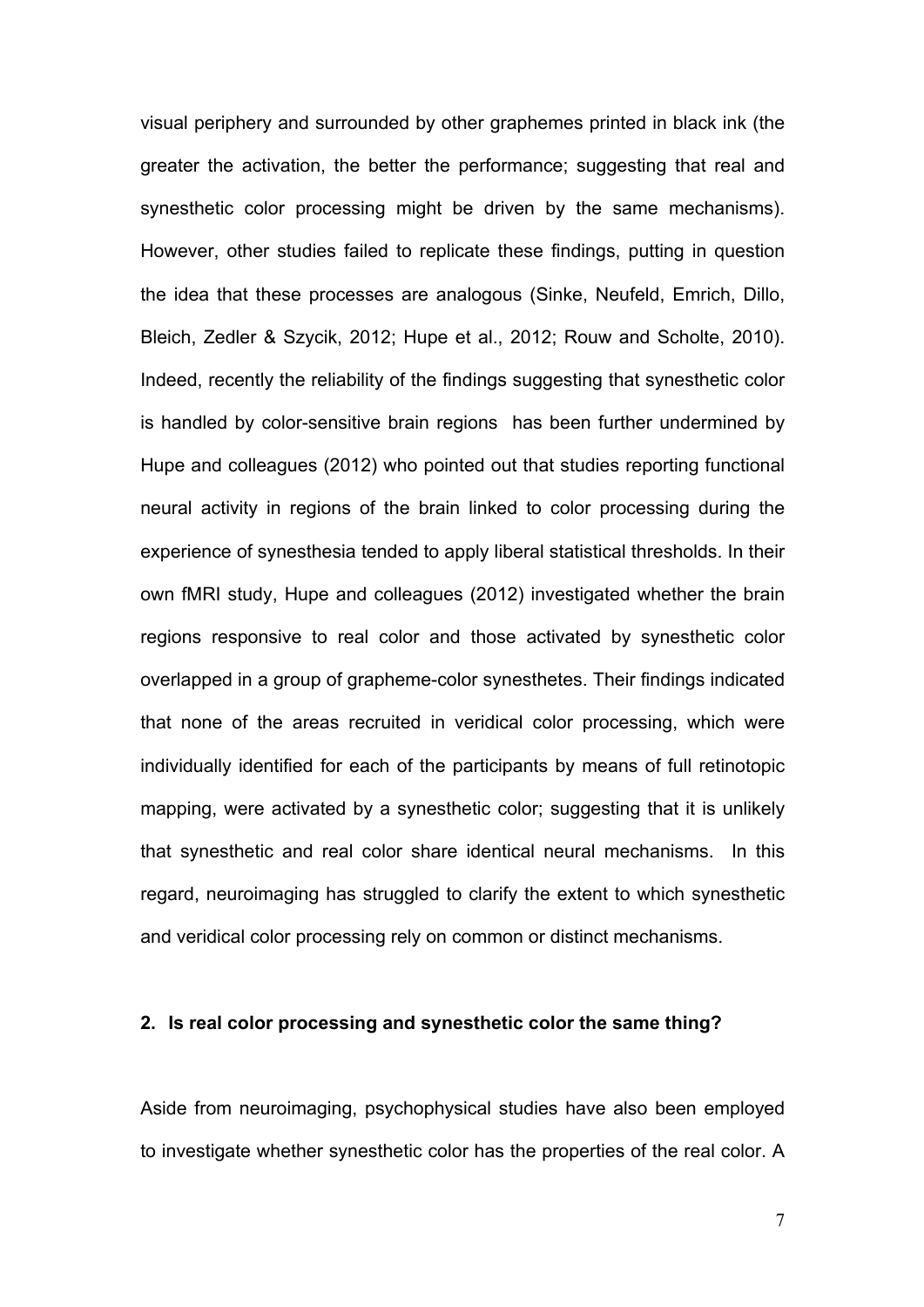number of psychophysical studies have demonstrated that synesthetic color does not produce the color constancy effect (Erskine, Mattingley, & Arnold, 2012), simultaneous color contrast (Nijboer, Gebuis, Te Pas, & Van Der Smagt, 2011) or chromatic adaptation (Hong & Blake, 2008). Some reports have, however, indicated that synesthetic color and real color share common characteristics such as the ability to produce the watercolor illusion (Kim & Blake, 2005) or to influence bistable apparent motion (Kim, Blake, & Palmeri, 2006). Nevertheless, these results have been questioned on their methodological basis (Chiou & Rich, 2014) and thus need to be treated with caution.

Similarly, although initial reports suggested that synesthetic color might popout of a display of achromatic graphemes and thus facilitate the visual search just like real color does (Ramachandran & Hubbard, 2001a), subsequent studies failed to replicate this finding. While some found synesthetes to be better than controls on the visual search tasks (Palmeri, Blake, Marois, Flanery, & Whetsell, 2002; Laeng, Svartdal, & Oelmann, 2004; Ward, Jonas, Dienes, & Seth, 2010; Rich and Kartstoft, 2013), their results indicated an involvement of attentional resources in this process thus refuting the possibility that synesthetic color is a result of low-level, pre-attentive processes and can pop-out like real color (Treisman and Gelade, 1980). It has also been suggested that implicit processing of visual stimuli is not sufficient for synesthetic concurrents to occur, and that only by consciously identifying the inducers it is possible to elicit them (Mattingley, Rich, Yelland, &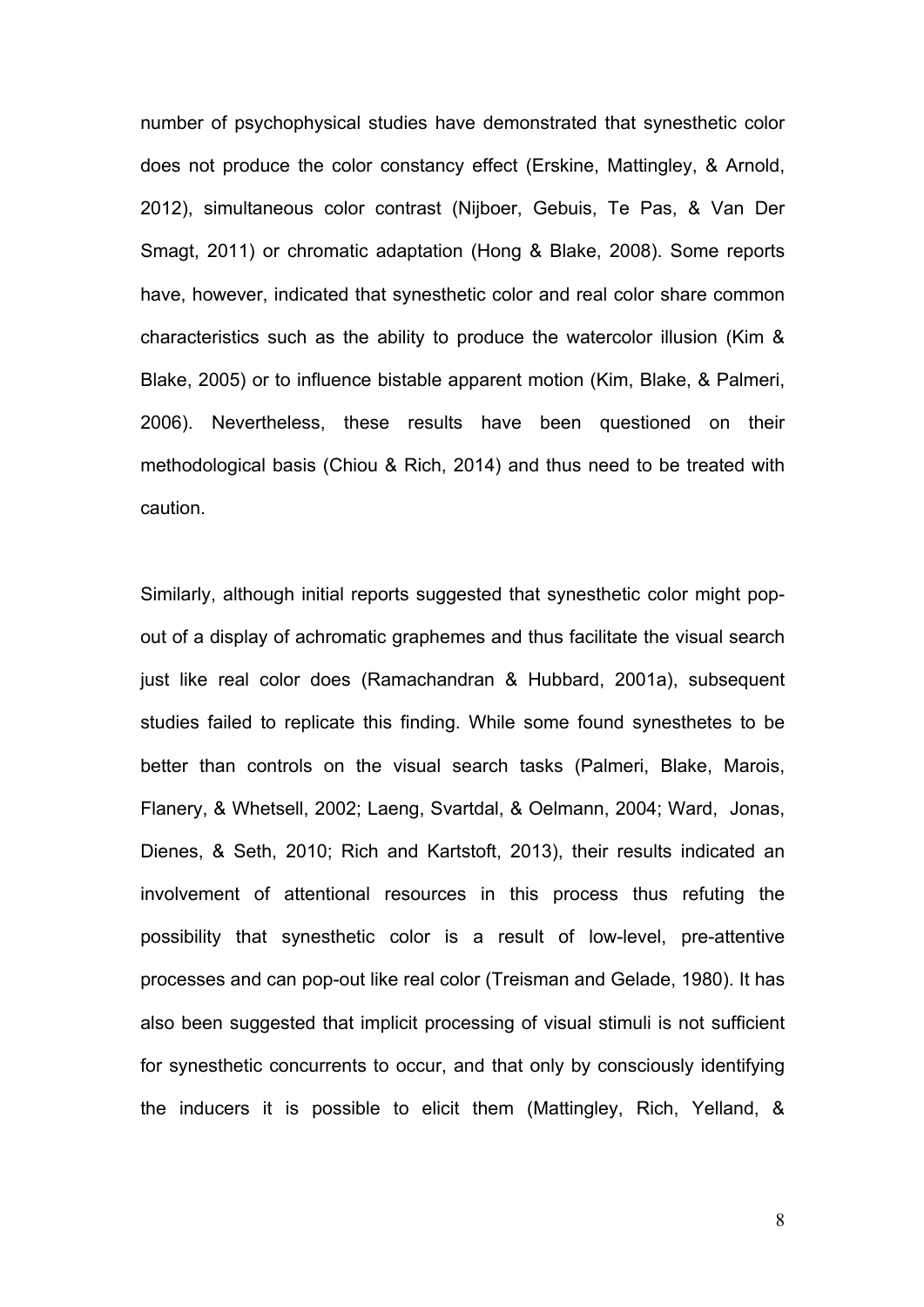Bradshaw, 2001). Based on these findings it appears that the mechanisms underlying synesthetic and real color are not identical.

## **3. Percept or concept? - characteristics of an inducer**

In order to further examine whether synesthetic color is a perceptual phenomenon other studies have sought to determine if physical characteristics of inducers would impact on synesthetic experiences of color. A number of studies reported that low-level physical features of inducers can influence synesthetic color experiences. For instance, high frequency fonts give rise to greater intensity of synesthetic colors compared to low frequency fonts (Ramachandran & Hubbard, 2003; Witthoft & Winawer, 2006). Similarly, upper case letters can produce more vivid color experiences than those printed in lower case (A vs a) (Witthoft & Winawer, 2006). It has also been shown that graphemes that are similar in shape (e.g., E, 3) compared to those which are not (e.g., E, X) can be colored in a similar fashion (Eagleman, 2010; Brang, Rouw, Ramachandran, & Coulson, 2011).

Although these reports suggest that visual properties of inducers might influence synesthetic experiences, other findings indicate that the appearance of inducers has little impact on synesthetic colors. For instance, an inducer typically elicits different synesthetic colors depending on its context, e.g. whether it is perceived as a letter or a digit like in case of the grapheme 'I' (Dixon, Smilek, Duffy, Zanna, & Merikle, 2006). Similarly, different physical variants of the same letter (e.g.,  $a$ ,  $a$ ,  $a$ ,  $b$ , a) tend to consistently produce the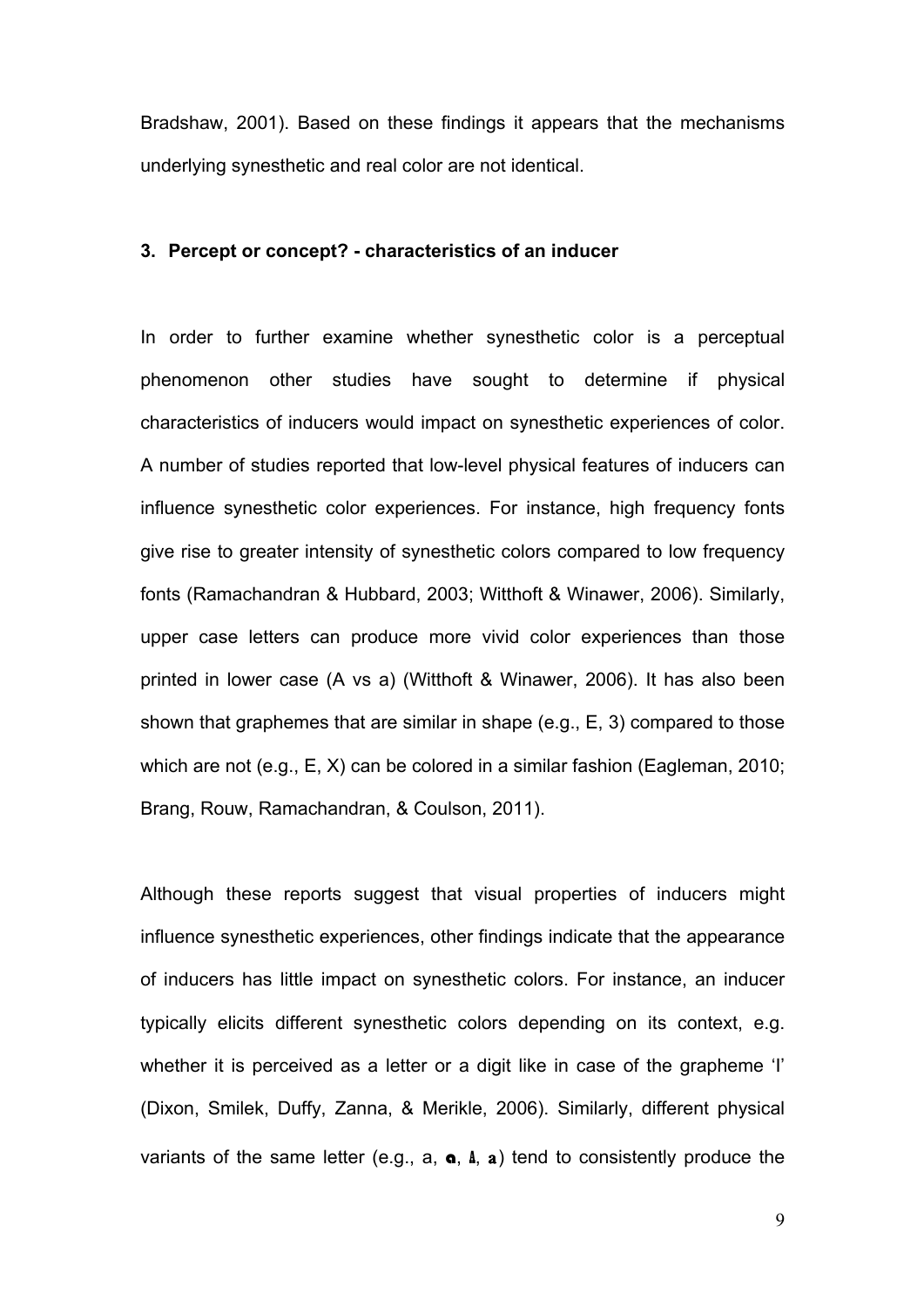same synesthetic color (Grossenbacher & Lovelace, 2001). Additionally, although with some exceptions (e.g. see Arnold, Wegener, Brown & Mattingley, 2012; Simner, 2012) commonly the modality of the inducer does not seem to play an important role as synesthetic report color concurrents irrespective of whether the inducer is heard, read, or merely thought about (Rich, Bradshaw & Mattingley, 2005).

These findings demonstrate that while occasionally purely perceptual features of an inducer might influence concurrents, for a number of synesthetes it is higher level cognitive constructs that elicit color experiences; leading some to suggest that synesthesia is in fact a form of 'ideasthesia' (Jürgens & Nikolic, 2012)

#### **4. Can a color concurrent be experienced in the absence of an inducer?**

The aforementioned studies suggest that it is the conceptual rather than perceptual dimension of the inducing stimulus that triggers synesthetic experiences of color. This idea has been addressed in a number of different studies that sought to determine if it is necessary for the inducer to be physically present in order to produce synesthetic experiences.

For example, in a study carried out by Dixon, Smilek, Cudahya and Merikle (2000) a synesthete was visually presented with a simple arithmetic task such as e.g. '2+5 =' followed by a color patch. The task was to first name the color patch and to subsequently give a solution to the problem. The authors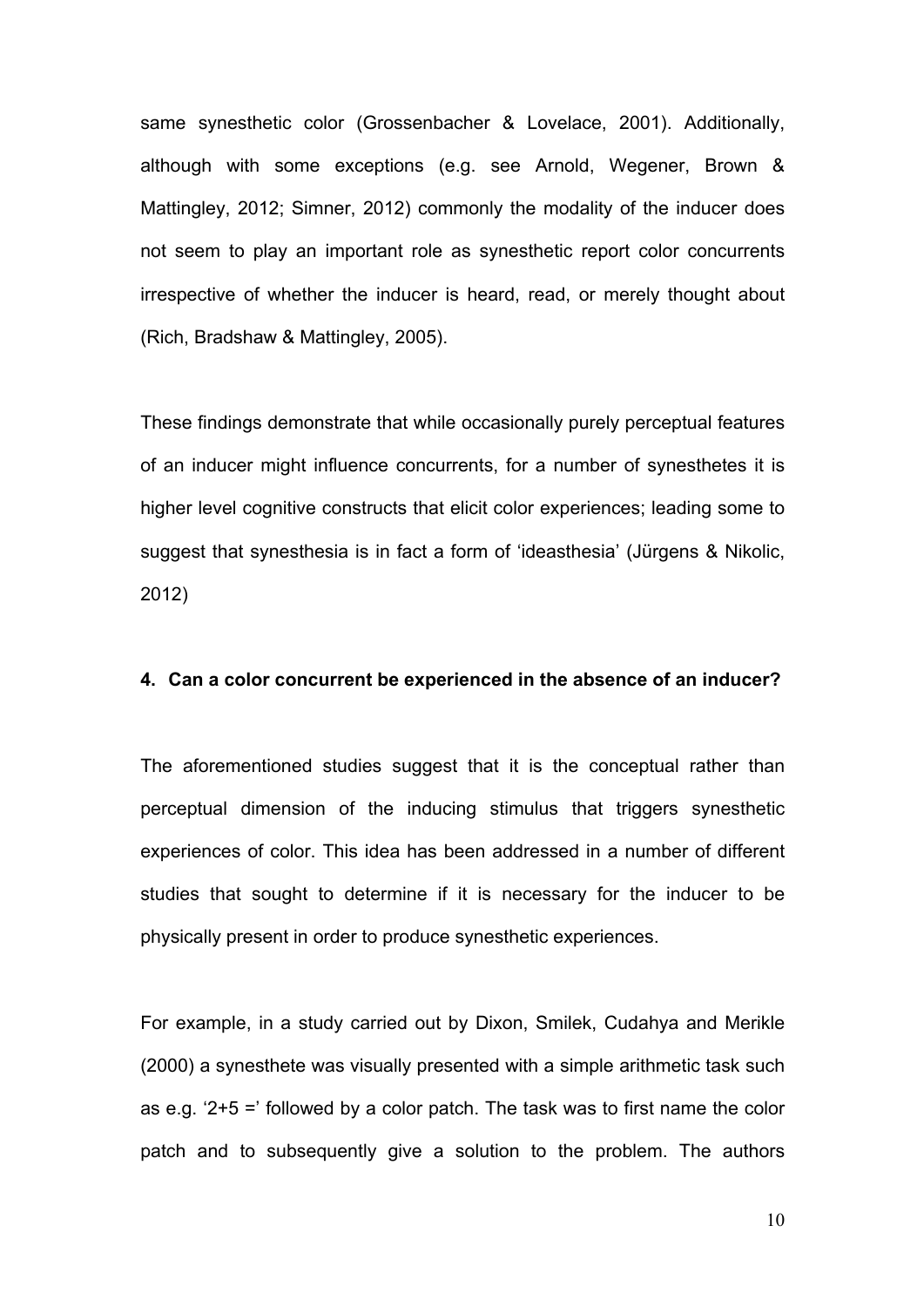reported that the synesthete was quicker at naming the color patch when it was congruent with the synesthetic color of the solution and slower when these colors did not match. These results have been subsequently replicated in the auditory domain in a study carried out by Jansari, Spiller and Redfern (2006), where participants heard rather then saw examples such as  $2+5 =$ yellow'. These findings suggest that it is the concept of the inducer rather than physical properties that triggers synesthetic experiences of color.

Additionally, implicit bidirectionality has been demonstrated in many studies. For instance, Brugger et al., (2004) reported that digit-color synesthetes compared to controls had faster left-hand responses to colors associated with small digits and faster right-hand responses for colors representing large numbers, suggesting that these synesthetes could access numerical magnitude information through their color associations. Similar results have been found in the domain of lexical processing. For example, Weiss et al. (2009) asked grapheme-color synesthetes and controls to perform a word completion task where either high or low-frequency words could be generated by inserting a different first letter. A color patch consistent with the individual synesthetes' color concurrents replaced the space where first letter would appear, biasing them to generate low-frequency words significantly more often than the control participants. This was interpreted as evidence for implicit bidirectional priming. Behavioral data demonstrating bidirectional nature of synesthetic experience has also been supported by neuroimaging evidence which suggested that color can activate the number form area of the fusiform gyrus in a grapheme-color synesthete, for whom synesthesia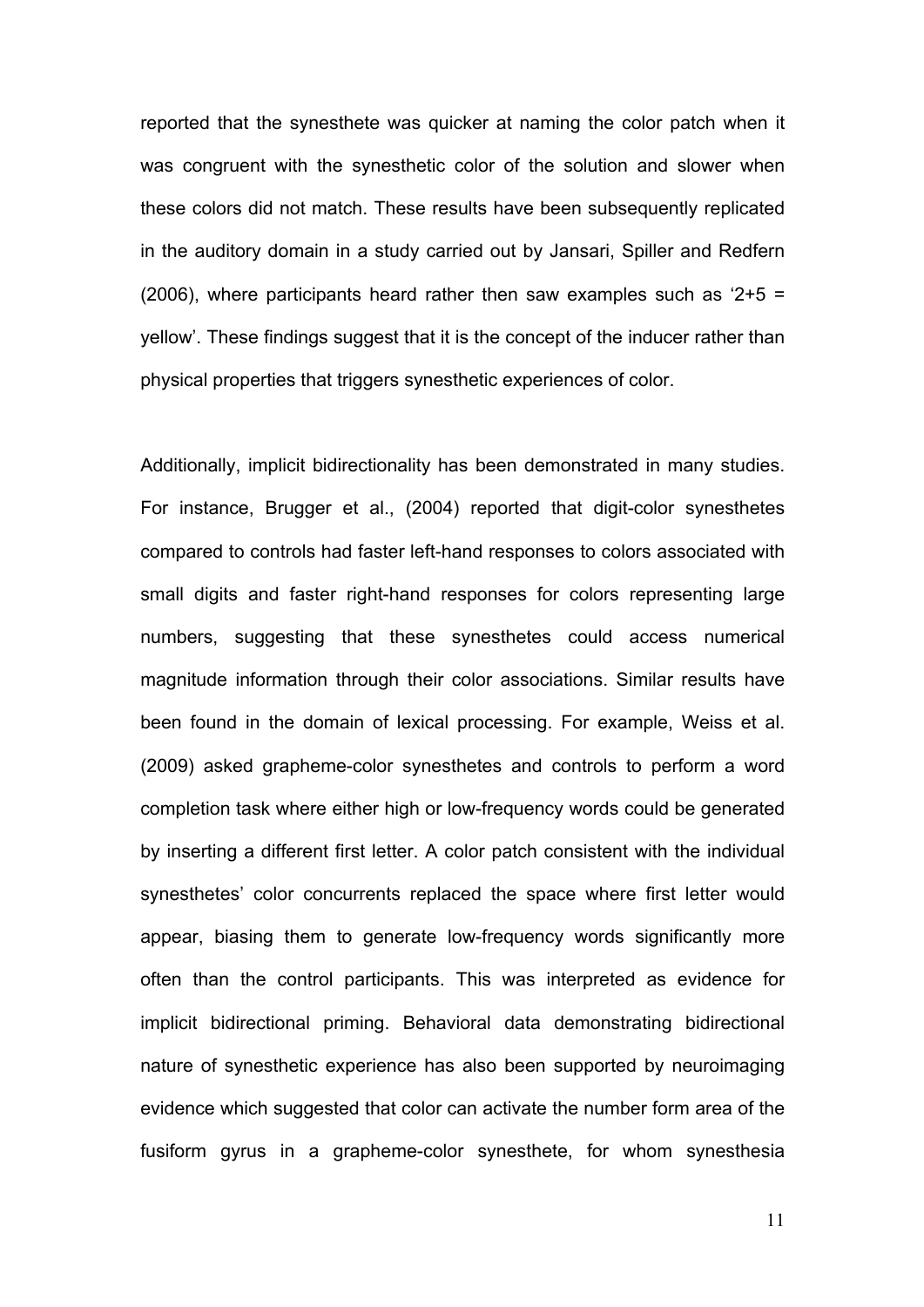typically manifests itself in a uni-directional fashion i.e. digits elicit color concurrents (Cohen Kadosh, Cohen Kadosh & Henik, 2007). Recently bidirectional priming in synesthesia has also been demonstrated across different sensory modalities (vision and audition; Paffen, Van der Smagt and Nijboer, 2015), further supporting the claim that although subjective synesthetic experiences are typically reported to follow the unidirectional path from the inducer to the concurrent, it is possible to induce priming in the opposite direction. More importantly, these findings suggest that synesthesia relies on higher-order representations rather than low-level sensory processing.'

Further evidence in support of the idea that it is possible to elicit synesthetic concurrents in the absence of a sensory inducer has been provided by Nikolić and colleagues (2011), and Rothen et al. (2013), who reported a new form of synesthesia where swimming styles evoke color concurrents. Their findings suggest that the proprioceptive input associated with different swimming styles is not essential to elicit synesthetic colors, instead the mere concept of it, induced with photographs (Nikolić et al., 2011) or pictograms of different swimming styles (Rothen et al., 2013) is sufficient to evoke color concurrents.

Grapheme-color synesthesia might also be elicited in even more extreme circumstances. For instance, synesthetes who have lost their sight and thus have no means of visually processing the graphemes still report very vivid color experiences triggered by letters, numbers, words or Braille characters (Steven & Blakemore, 2004). Neuroimaging studies using fMRI have further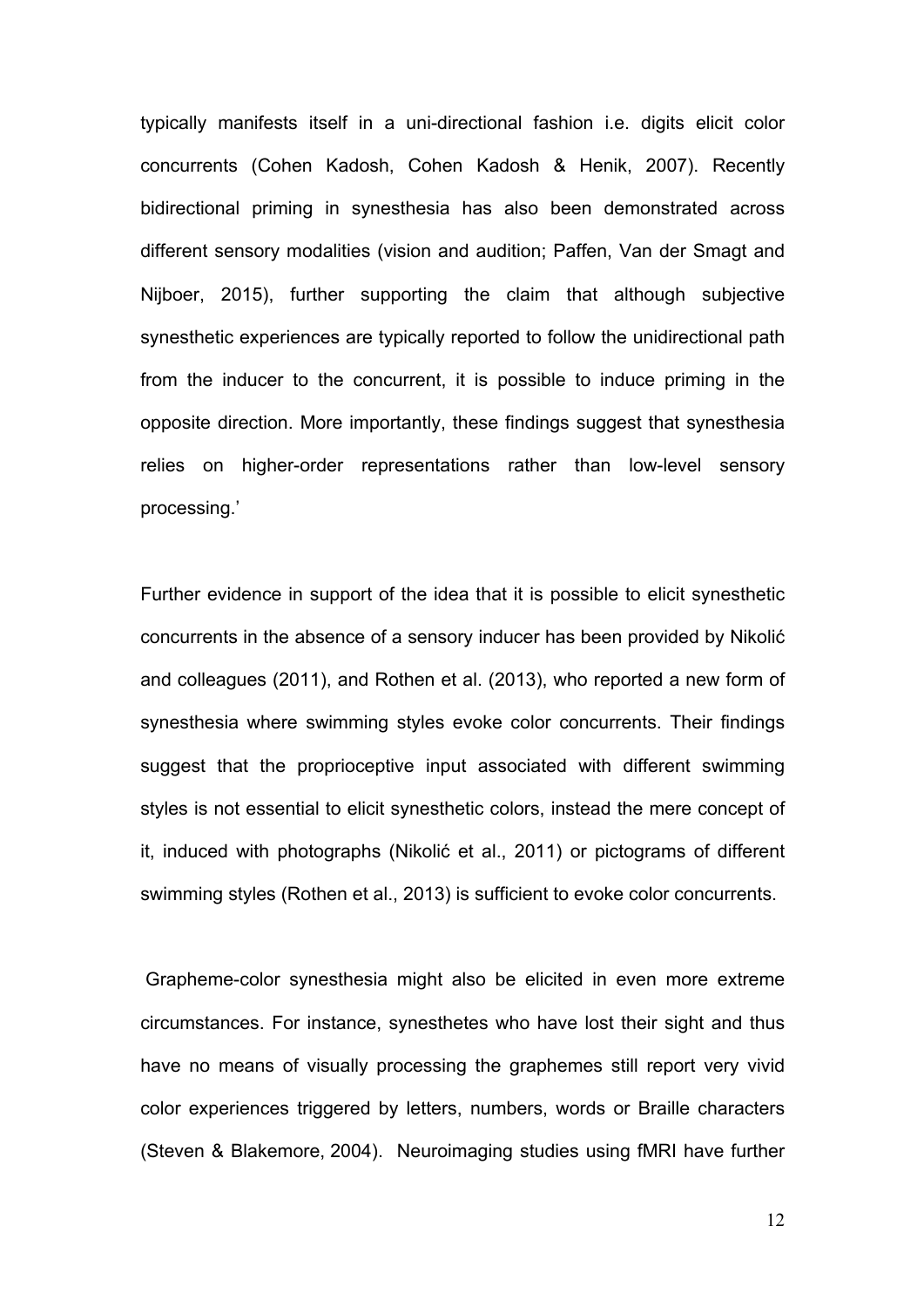validated these subjective reports by demonstrating that listening to words inducing synesthetic color experiences in blind synesthetes is associated with activity in color sensitive brain areas (Steven, Hansen, & Blakemore, 2006; Niccolai, van Leeuwen, Blakemore, Stoerig, 2012). However, as the experimenters were not able to localize these brain regions there is no guarantee that the reported activation in color areas is actually related to veridical color processing. Although these findings were interpreted by Steven and colleagues (2006) as evidence for perceptual nature of synesthetic colors, others (Niccolai et al., 2012) suggested an alternative explanation, namely that synesthesia resembles object color knowledge and imagery.

#### **5. Is synesthetic color imagined?**

Synesthetes have previously been found to show enhanced self-reported imagery vividness measured with the Vividness of Visual Imagery Questionnaire (VVIQ) (Barentt & Newell, 2008). There is also evidence showing that high scores on VVIQ are associated with greater activation within the early visual system during mental imagery tasks (Cui, Jeter, Yang, Montague, & Eagleman, 2007). In a neuroimaging study conducted by Rich, Williams, Puce, Syngeniotis, Howard, Mcglone and Mattingley (2006) grapheme-color synesthetes and controls were asked to perform a voluntary color imagery task which required participants to make color judgements about objects in grey scale photographs. Participants were also shown letters inducing synesthetic colors and asked to perform a localization task. The aim of this study was to examine neural mechanisms underlying color experiences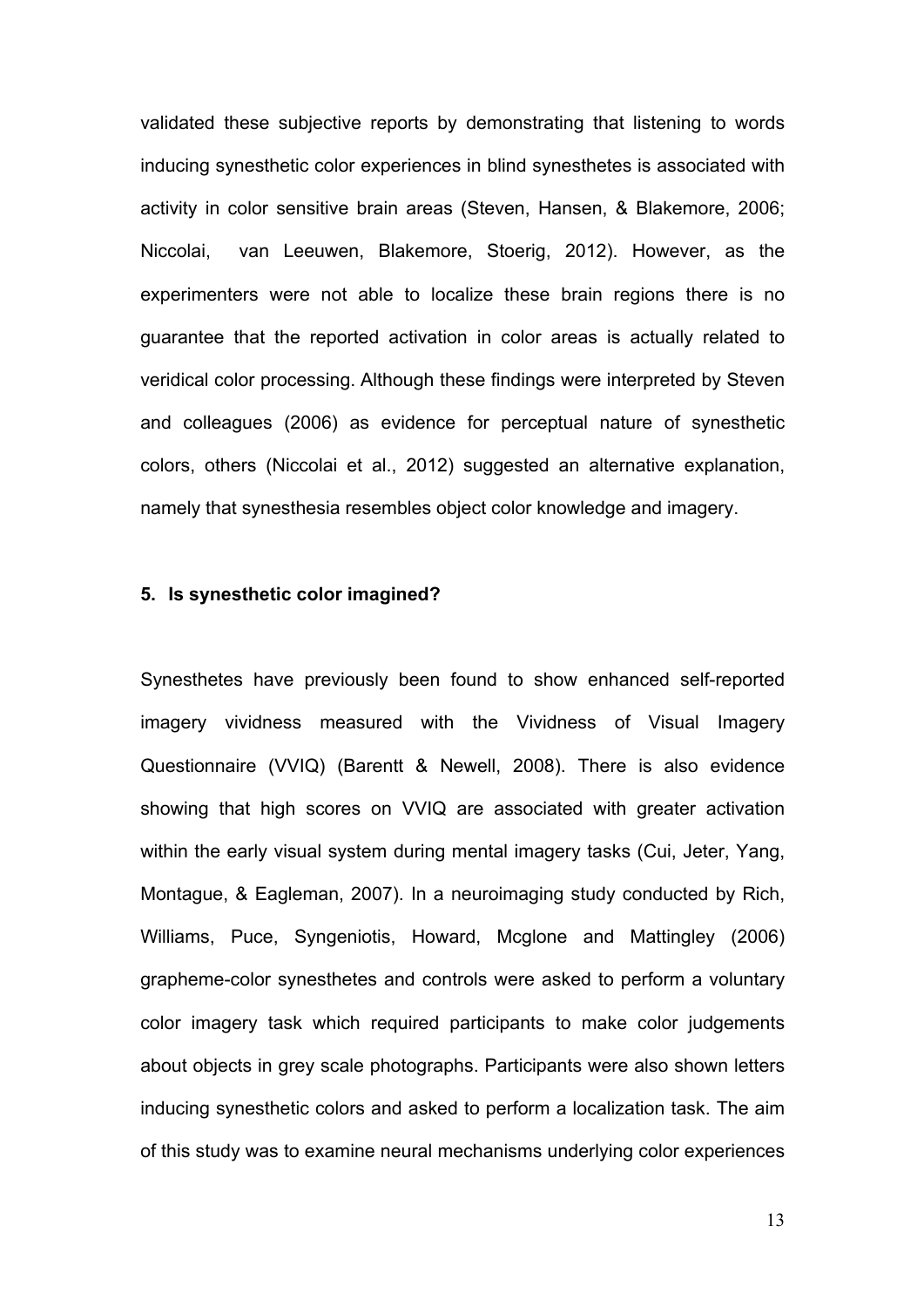arising in the absence of veridical color input. Their results indicated that voluntary color imagery was associated with hV4 activation both in synesthetes and non-synesthetes, while synesthetic color was linked to neural activity in the left medial lingual gyrus. These findings suggest that synesthetic and imagined color may be supported by different brain structures. Interestingly, in view of this others (e.g. Mattingley, 2009); Chiou and Rich, 2014) have suggested that previous reports of enhanced hV4 activation in synesthesia might in fact reflect mental imagery rather than a perceptual process. Further support for the idea of V4 activity being linked to imagery was provided by Sinke and colleagues (2012) who found no difference between synesthetes and controls in hV4 activation in response to colored and black letters and pseudo-letters, when both groups were matched in terms of scores on VVIQ. These findings suggest that synesthetic color is a separate phenomenon from real color perception, although it probably entails much more than mere imagination.

# **6. Is synesthetic color a memory?**

The suggestion that synesthesia is a form of color memory is consistent with previous findings demonstrating that synesthetes are better than controls on tests of color recognition memory as well as memory tests inducing synesthetic experiences (Yaro & Ward, 2007; Mills, Innis, Westendorf, Owsianiecki, & McDonald, 2006; Rothen & Meier, 2010). There is also some evidence suggesting that grapheme-color synesthetes have enhanced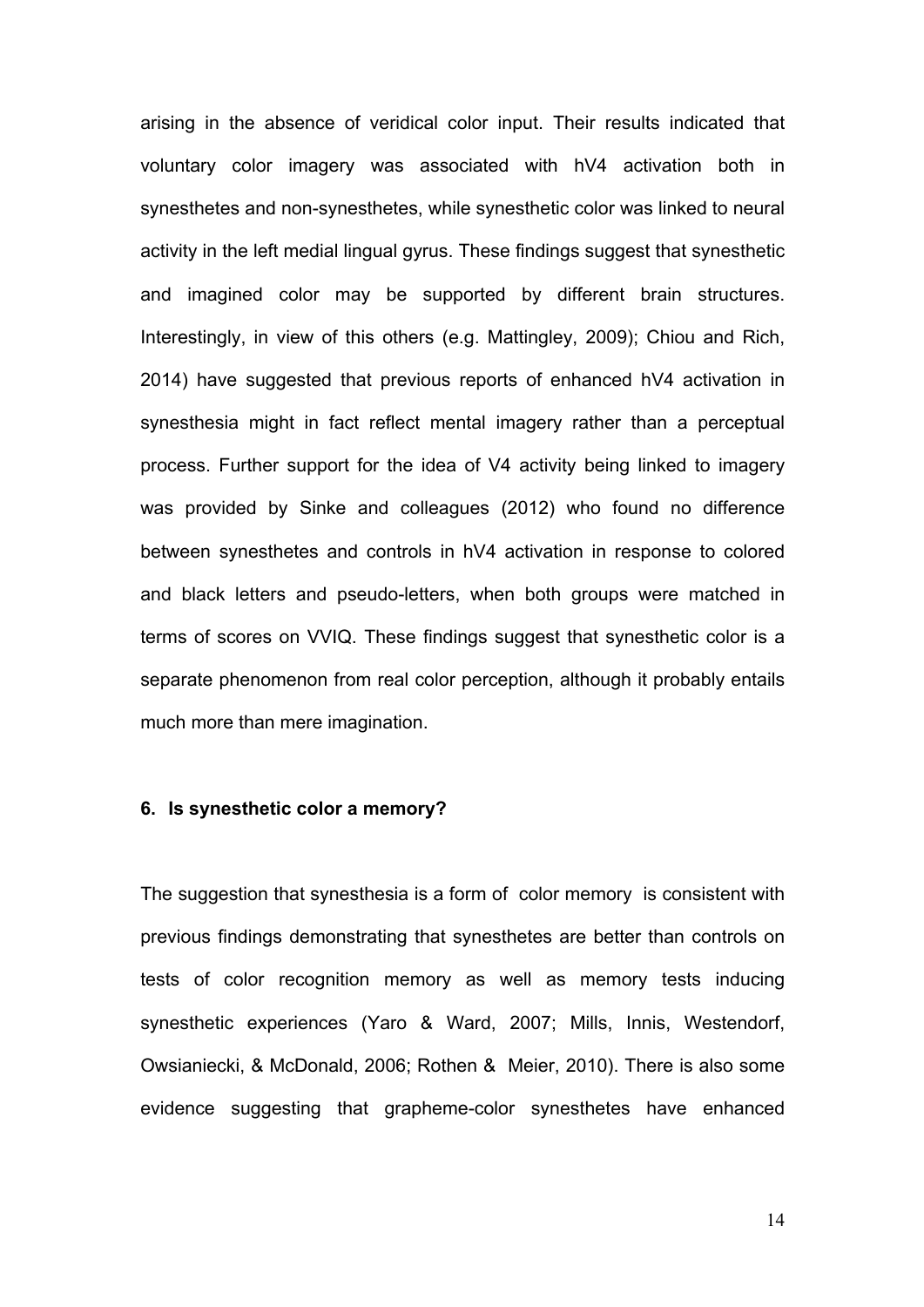memory for stimuli that do not trigger their synesthesia (Ward, Hovard, Jones, & Rothen, 2014; Rothen, Meier, & Ward, 2012).

Results of structural neuroimaging studies using voxel-based morphometry also suggest that grapheme-color synesthetes, at least those classified as associators, have greater gray matter volume in the hippocampus and parahippocampal gyri, which are brain regions involved in memory processes. Functional imaging results confirmed these results by showing increased activity in these areas in the same group of synesthetes (Rouw & Scholte, 2010).

Rouw and Scholte (2010) found projector synesthetes to have structural differences in other brain regions (e.g. increased gray matter volume in V1) than those classified as associators, suggesting that experiencing internal vs external concurrents differs in terms of underlying neural substrates. Van Leeuwen, den Ouden and Hagoort (2011) reported bottom-up activation in projector synesthetes and top-down influences in associators determined using dynamic causal modelling, providing further evidence for the claim that differences in phenomenal experiences between projector and associator synesthetes are reflected in different neural mechanisms. Taking into account these individual differences, it is possible that the potential involvement of memory would appear more crucial to associator synesthetes.

The hypothesis that synesthesia involves recollection of color rather than actual color perception was directly tested in a study carried out by Arnold and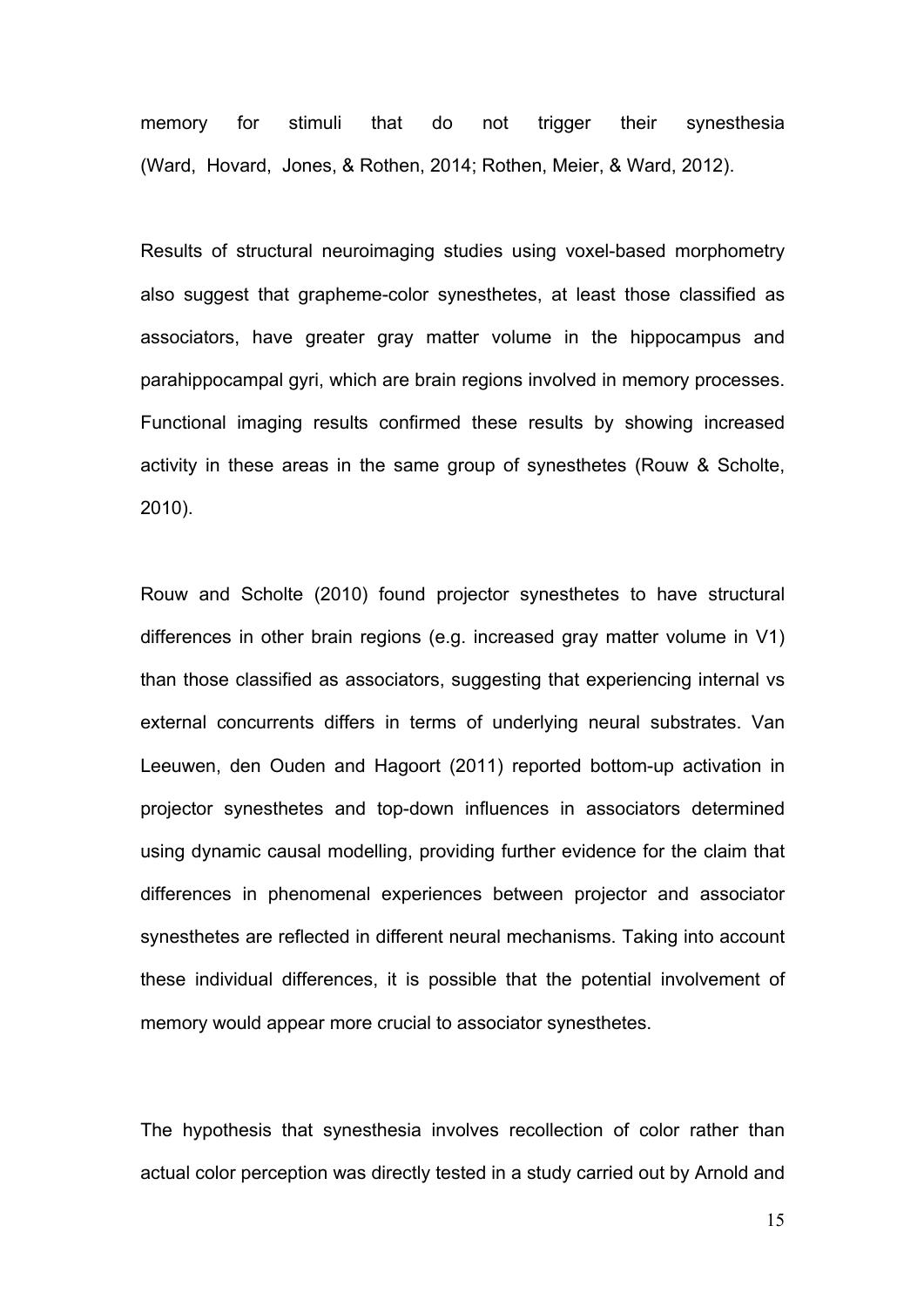colleagues (2012). The authors recruited grapheme—color synesthetes who only experienced colors for read, but not heard inducers. In this experiment participants were presented both with printed and spoken graphemes. Using a color picker they had to adjust the color of the graphemes that triggered, or in case of the auditory condition, that would normally trigger synesthetic experiences if seen. Their results indicated no difference in the precision of the color matching between the two conditions, which was interpreted by the authors as evidence for the idea that automatically induced synesthetic color resembles color recalled from memory. In addition, they ran a control experiment which indicated that the precision of matching real visible colors was much greater to recollected colors. Their findings are consistent with previous reports indicating that the precision of color memory is much lower compared to real-time color perception (Krill & Richards, 1996). Taken together these results suggest that if triggered in real time or recalled from memory synesthetic color is subject to greater variability and less precision than real color perception. Therefore, synesthetic color appears to behave more like color memory than real color perception.

#### **7. Can synesthetic color tell us anything about real color processing?**

While synesthetic experiences might involve visual imagery or color memory, grapheme-color synesthesia has been shown to be linked to broader differences in perceptual processing. For example, psychophysical studies examining color processing of stimuli that do not evoke synesthesia have reported superior processing of color in synesthetes who experience color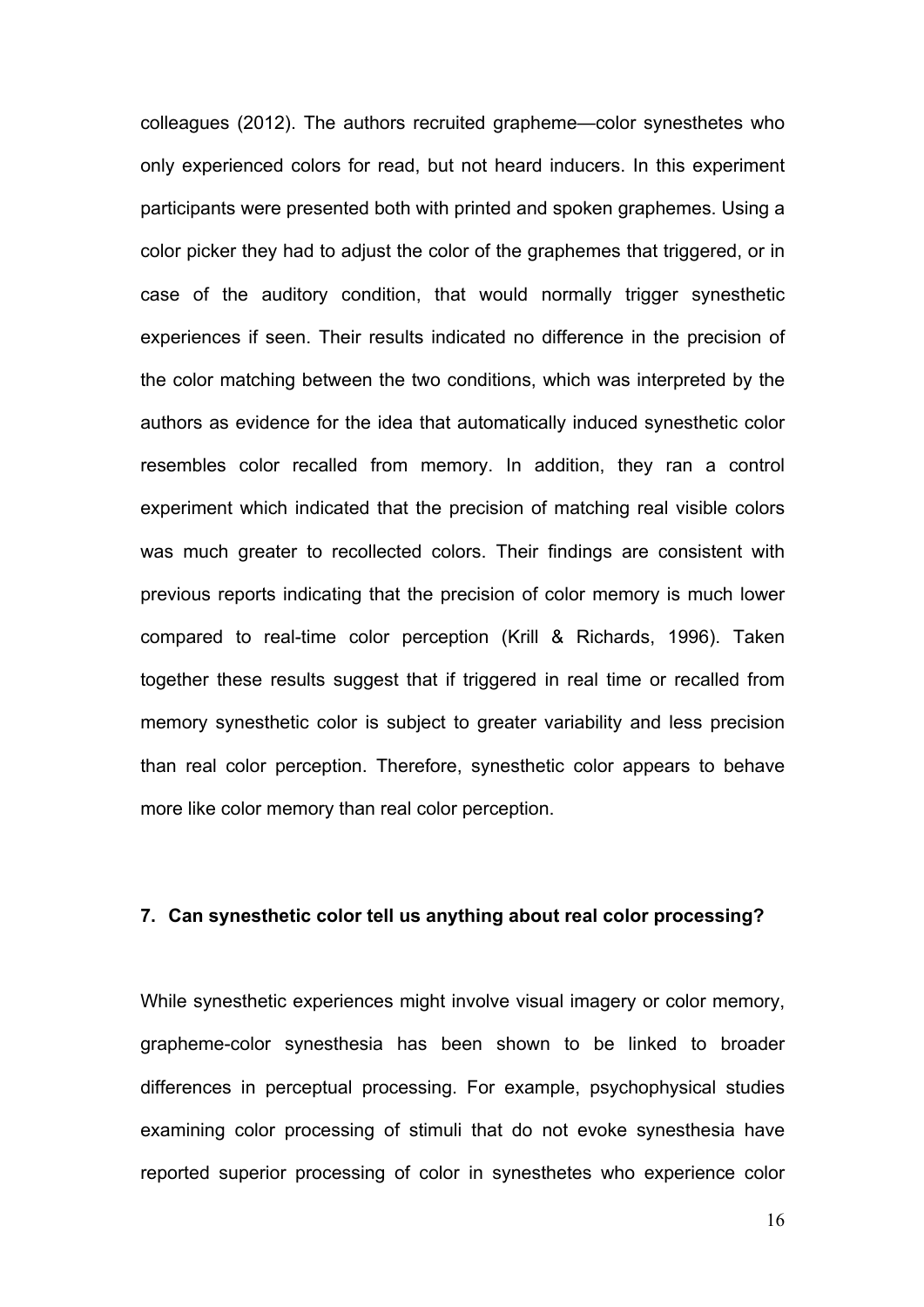concurrents (Banissy, Walsh, & Ward, 2009; Banissy, Tester, Muggleton, Janik, Davenport, Franklin, Walsh, & Ward, 2013; Yaro & Ward 2007; Arnold et al., 2012). For example, we have shown that color synesthetes outperform non-synesthetes on a visual search paradigm in which targets and distractors differ in a single color dimension (hue, saturation, or luminance), but do not differ when discriminating line orientation (Banissy et al., 2013).

Further, EEG findings suggest that synesthetes who experience color as their evoked sensation show perceptual processing differences to stimuli that bias parvocellular pathways (Barnett, Fox, Molholm, Kelly, Shalgi, Mitchell & Newell, 2008). In that study, Barnett and colleagues examined neural responses of linguistic-color synesthetes to Gabor patches varying in spatial frequency and stimuli of various luminance contrasts. Their results indicated that stimuli, which do not induce synesthesia, but selectively bias parvocellular pathways of the visual system (Derrington & Lennie, 1984; Kaplan, 1991), were associated with enhanced cortical responsiveness. These findings would appear to fit with evidence that synesthetes who experience color show heightened perceptual processing of color, however it is of note that the perceptual advantage in color processing shown by color synesthetes has been shown to be present for dimensions of hue, luminance, and saturation (Banissy et al., 2013); implying that synesthetes show perceptual processing advantages for stimuli that do not rely solely upon parvocellular projections (e.g. Lee, Pokorny, Smith, Martin, & Valberg, 1990).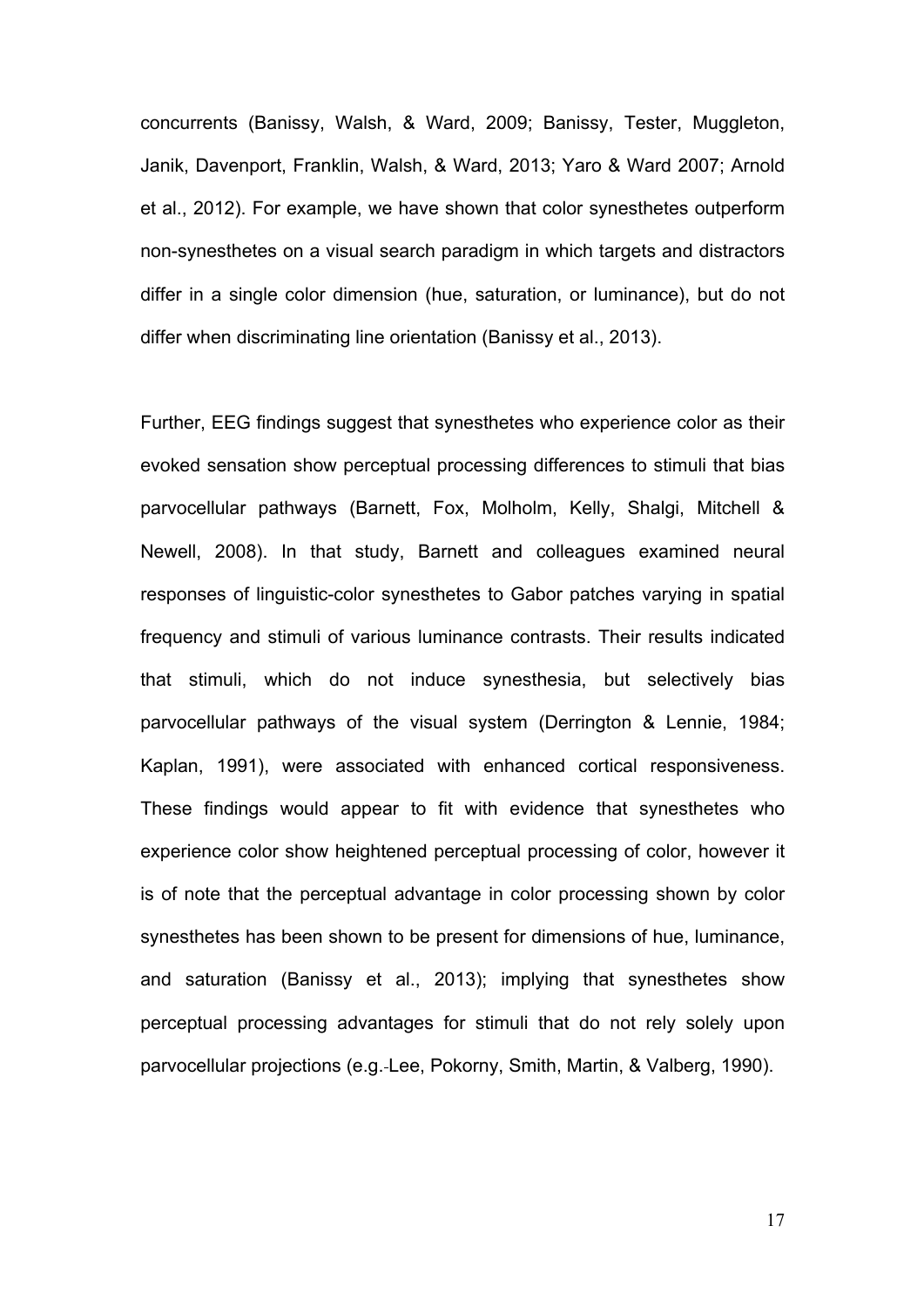Another broader perceptual difference that we have recently observed in synesthetes who experience color as their evoked sensation are elevated motion coherence thresholds (i.e. a reduction in motion processing abilities; Banissy et al., 2013). Using a different group of participants from those that were found to differ on the color visual search task described above, we compared color synesthetes' and non-synesthetes' abilities to detect global motion direction using random-dot kinematograms. We observed reduced performance in synesthetes relative to non-synesthetes. We interpreted these findings in the context of principles that govern interactions between color and motion in non-synesthetes. Moreover, non-invasive brain stimulation experiments suggest that brain regions involved in motion and color processing (e.g. hV5 / MT and hV4) can mutually inhibit one another (Ellison, Battelli, Cowey, & Walsh, 2003; Walsh, Ellison, Battelli, & Cowey, 1998). For example, transcranial magnetic stimulation (TMS) to hV5 / MT results in enhanced color and form perception and simultaneous suppression of motion processing (Ellison et al., 2003; Walsh et al., 1998). This has been interpreted in the context of a competition for resources between motion and color areas in the visual system (Ellison et al., 2003; Walsh et al., 1998). We suggest that a bias towards color processing in synesthesia may mediate this interaction leading to heightened color, but reduced motion perception in synesthetes who experience color as their evoked sensation.

In this context, synesthesia may be useful to help inform us about principles that govern typical perceptual interactions. For example, the findings of increased color, but reduced motion processing in synesthetes who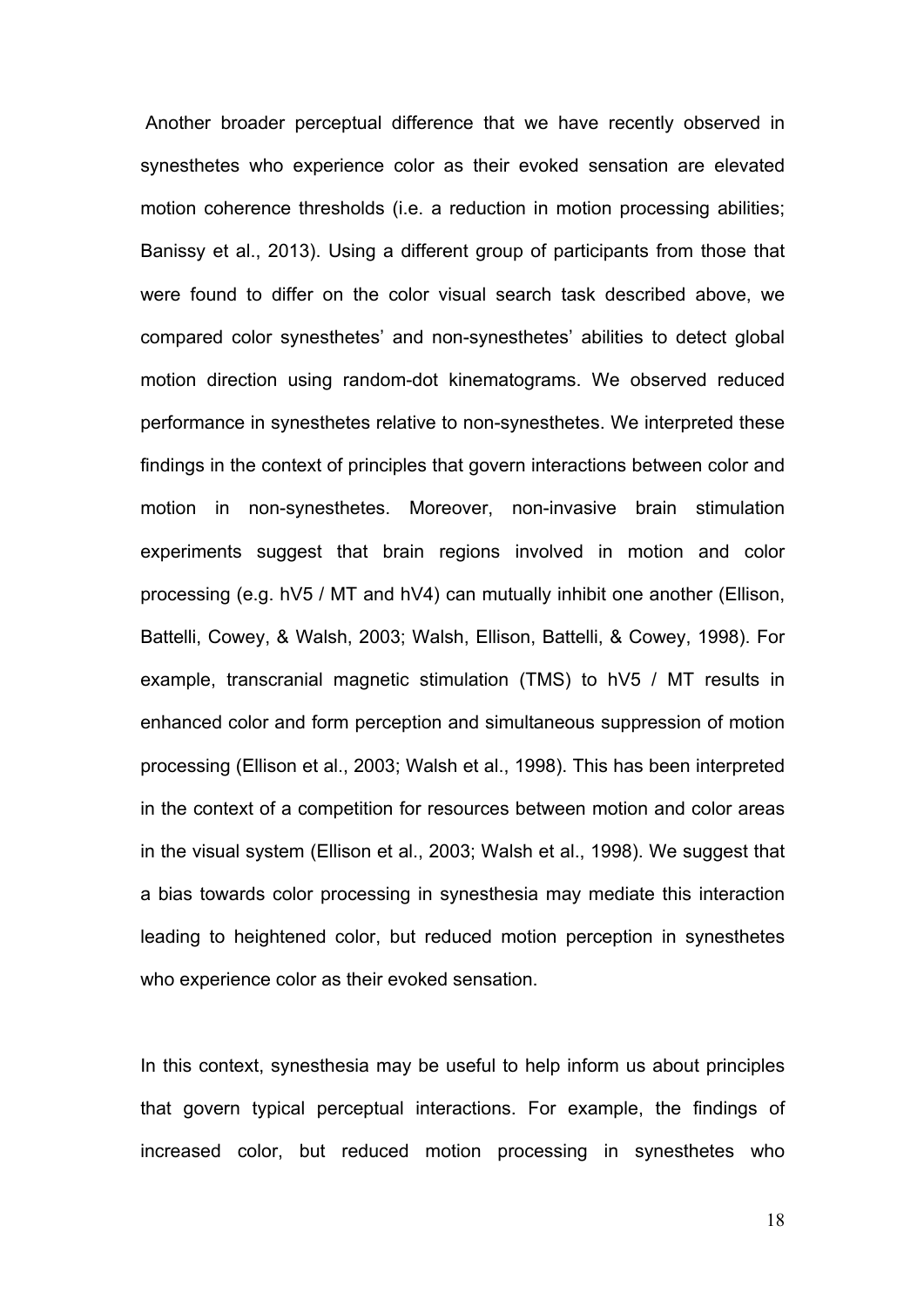experience color as their evoked sensation raises the question of the extent to which the perceptual profile that we observed in synesthetes is present in non-synesthetes. That is to say, if an individual has elevated color processing does this come at a cost for motion processing or vice versa? If so, this would suggest a clear way in which synesthesia may help to inform studies on typical visual processing (see McCarthy & Caplovitz, 2014 for a similar discussion).

## **Concluding remarks**

While recent evidence suggest that the mechanisms involved in synesthetic colors resemble those involved in imagery and recollections of color, rather than those recruited when seeing real color, they by no means question the reality of synesthesia. There is an abundance of evidence suggesting that synesthesia is a percept-like, authentic, involuntary and automatic experience (Sagiv & Ward, 2006; Ward, 2013), however existing theories need to be refined in order to accommodate recent findings indicating that the mechanisms underlying this intriguing phenomenon extend beyond mechanisms of perceptual processing.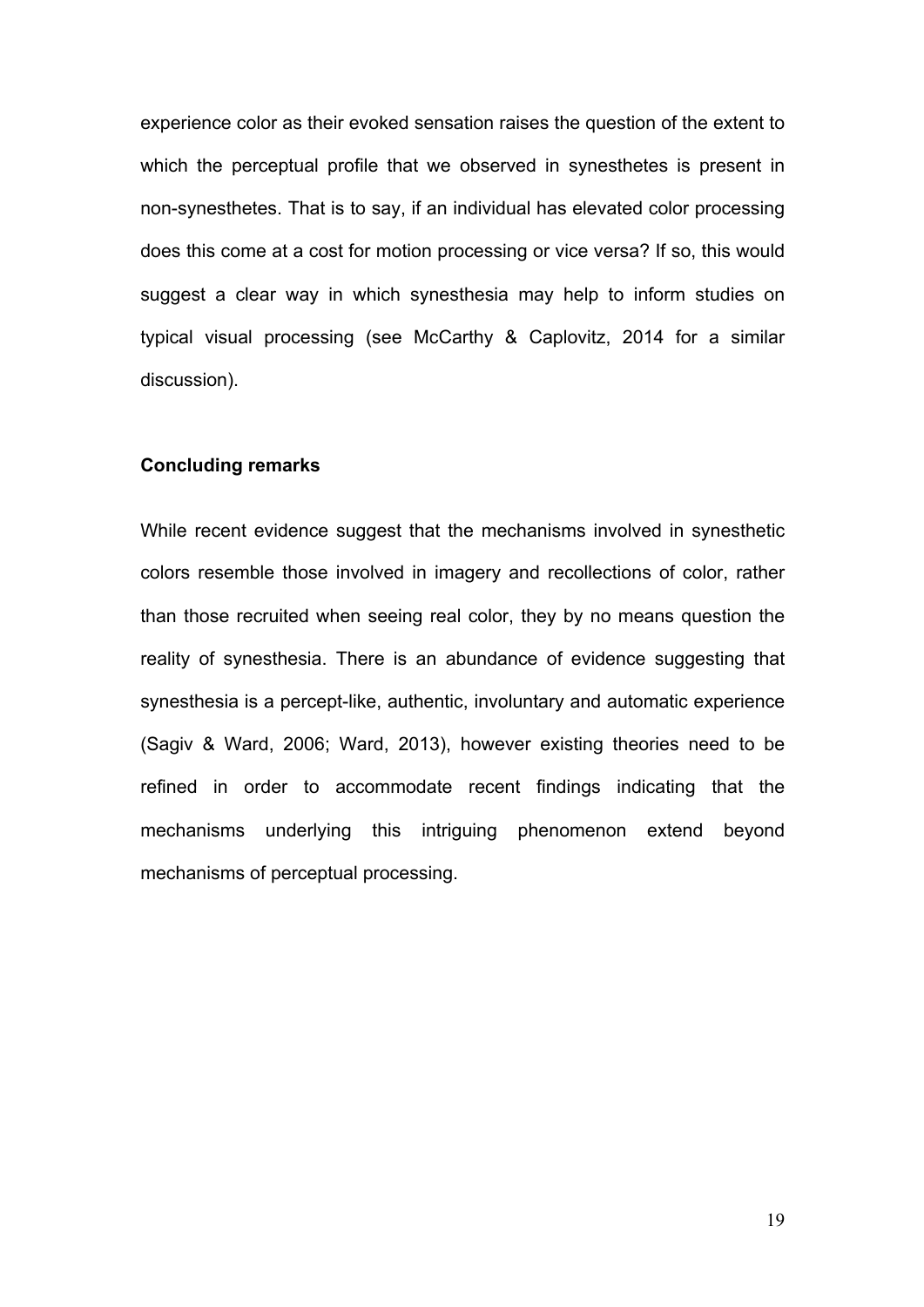# **Acknowledgments**

ABJ is supported by a PhD Studentship from the Economic and Social Research Council. MJB is supported by the BIAL Foundation (74/12) and the Economic and Social Research Council (ES/K00882X/1),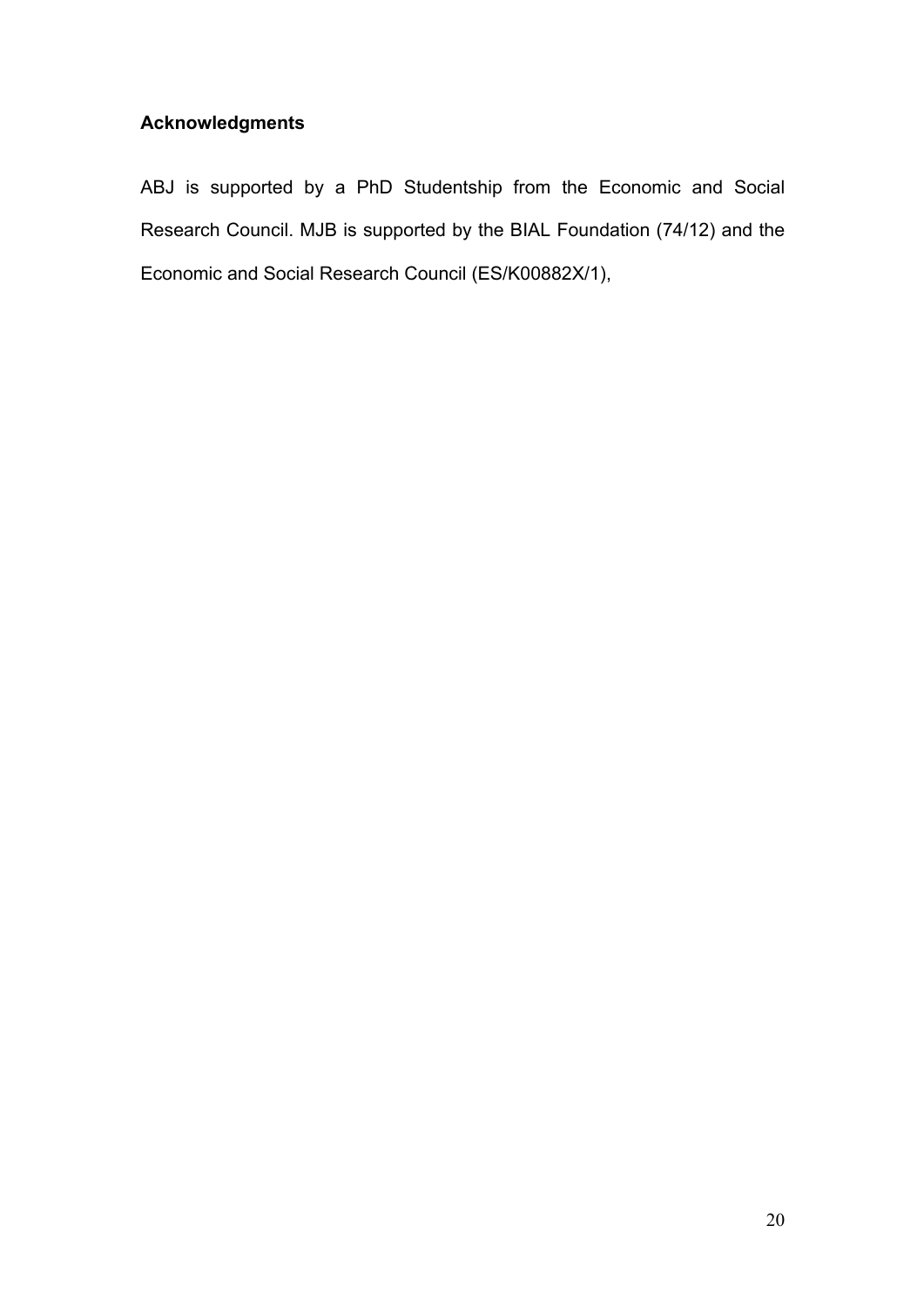#### **References**

Arnold, D. H., Wegener, S. V., Brown, F., & Mattingley, J. B. (2012). Precision of synesthetic color matching resembles that for recollected colors rather than physical colors. *Journal of Experimental Psychology: Human Perception and Performance,* 38, 1078–1084. doi: 10.1016/j.concog.2013.09.005

Banissy, M. J., Stewart, L., Griffiths, T., Muggleton, N. G., Walsh, V., Ward, J., & Kanai, R. (2012). Grapheme-color and tone-color synaesthesia is associated with structural brain changes in visual regions implicated in colour, form and motion. *Cognitive Neuroscience,* 3, 29-35. doi: 10.1080/17588928.2011.594499

Banissy, M. J., Tester, V., Muggleton. N. G., Janik, A., Davenport, A., Franklin, A., Walsh, V., & Ward, J. (2013). Synaesthesia for colour is linked to improved colour perception, but reduced motion perception. *Psychological Science, 24,* 2390-2397. doi: 10.1177/0956797613492424

Banissy, M. J., Walsh, V., & Ward, J. (2009). Enhanced sensory perception in synaesthesia. *Experimental Brain Research,* 196, 565-571. Doi: 10.1007/s00221-009-1888-0

Barnett, K. J., Fox, J. J., Molholm, S., Kelly, S. P., Shalgi, S., Mitchell, K. J., & Newell, F. N. (2008). Differences in early sensory-perceptual processing in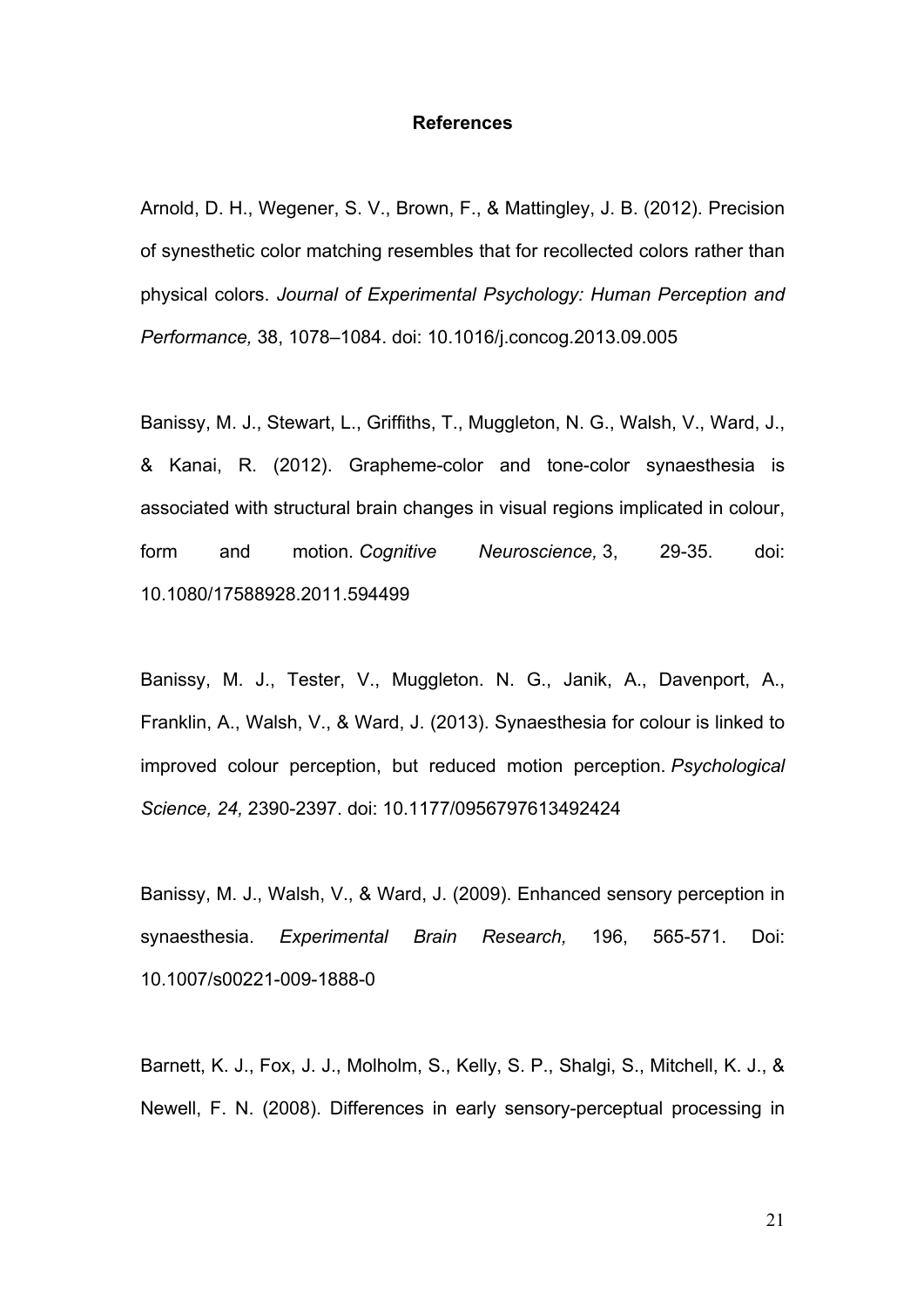synaesthesia: A visual evoked potential study. *Neuroimage, 43,* 605-613. doi: 10.1016/j.neuroimage.2008.07.028

Barnett, K. J., & Newell, F. N. (2008). Synaesthesia is associated with enhanced, self-rated visual imagery. *Consciousness and Cognition* 17, 1032- 1039. doi: 10.1016/j.concog.2007.05.011

Brang, D., Rouw, R., Ramachandran, V. S., & Coulson, S. (2011). Similarly shaped letters evoke similar colors in grapheme–color synaesthesia. *Neuropsychologia*, 49, 1355 – 1358. doi:10.1016/j.neuropsychologia.2011.01.002

Brugger, P., Knoch, D., Mohr, C., & Gianotti, L. (2004). Is digit-color synaesthesia strictly unidirectional? Preliminary evidence for an implicitly colored number space in three synaesthetes. *Acta Neuropsychologica*, 2, 252–258.

Chiou, R., & Rich A. N. (2014). The role of conceptual knowledge in understanding synesthesia: evaluating contemporary findings from a "huband-spokes" perspective. *Frontiers in Psycholgy*, doi: 10.3389/fpsyg.2014.00105.

Cohen Kadosh, R., Cohen Kadosh, K., & Henik, A. (2007). The Neuronal Correlate of Bidirectional Synesthesia: A Combined Event-related Potential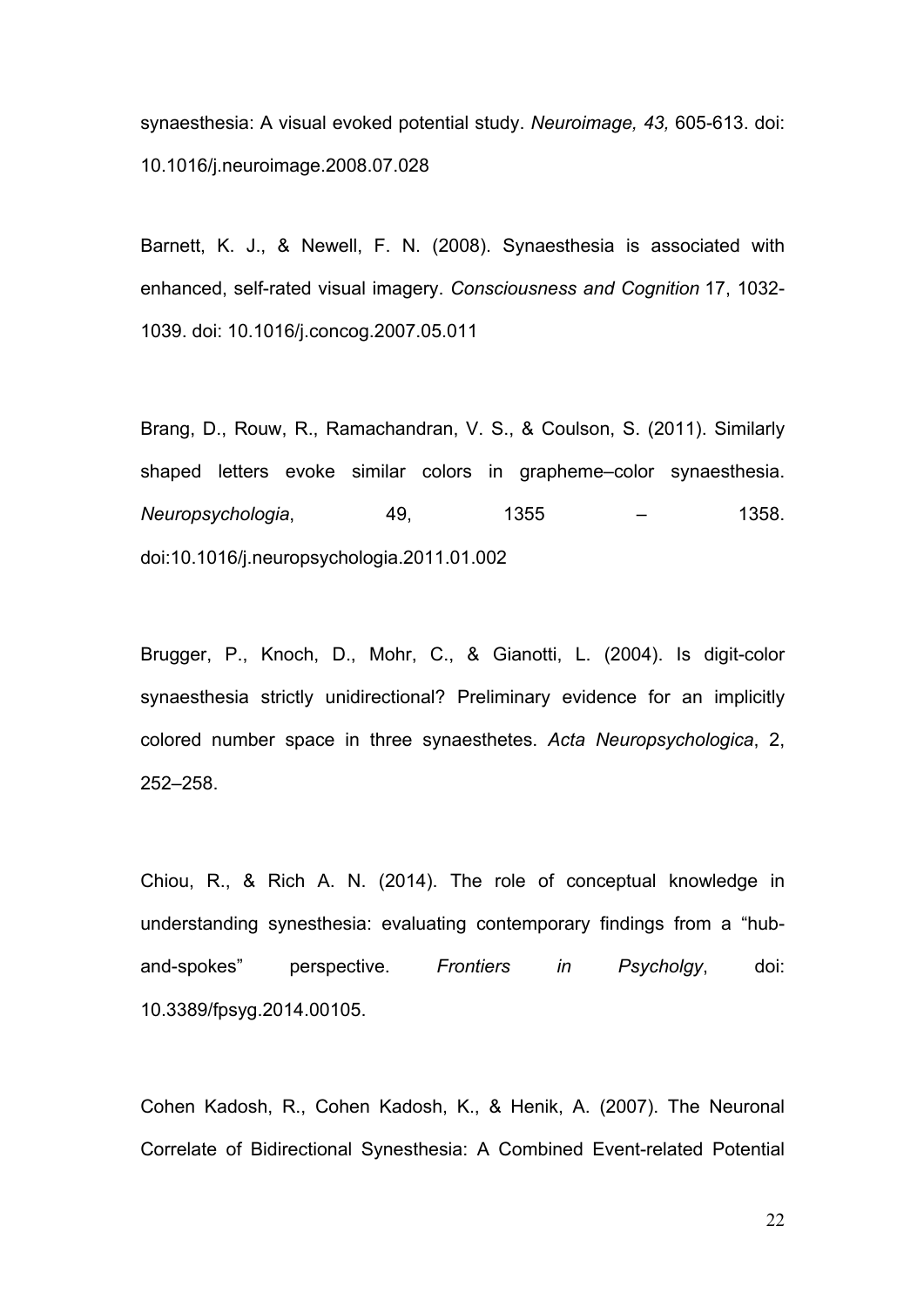and Functional Magnetic Resonance Imaging Study. *Journal of Cognitive Neuroscience,* 19, 2050–2059. doi: 10.1162/jocn.2007.19.12.2050

Cohen Kadosh, R., & Henik, A. (2007). Can synaesthesia research inform cognitive science? *Trends in Cognitive Sciences*, 11, 177-184. doi: 10.1016/j.tics.2007.01.003

Cohen Kadosh, R., Henik, A., Catena, A., Walsh, V., & Fuentes, L. J. (2009). Induced cross-modal synaesthetic experience without abnormal neuronal connections. *Psychological Science*, 20, 258–265. doi: 10.1111/j.1467- 9280.2009.02286.x

Cohen Kadosh, R., & Walsh, V. (2008). Synaesthesia and Cortical Connections: Cause or Correlation? *Trends in Neurosciences*, 31, 549-550. doi: 10.1016/j.tins.2008.08.004

Cui, X., Jeter, C. B., Yang, D., Montague, P. R., & Eagleman, D. M. (2007). Vividness of mental imagery: individual variability can be measured objectively. *Vision Research,* 47, 474–478. doi: 10.1016/j.visres.2006.11.013

Derrington, A. M., & Lennie, P. (1984). Spatial and temporal contrast sensitivities of neurones in the lateral geniculate nucleus of macaque. *Journal of Physiology, 357,* 219-240. doi: 10.1113/jphysiol.1984.sp015498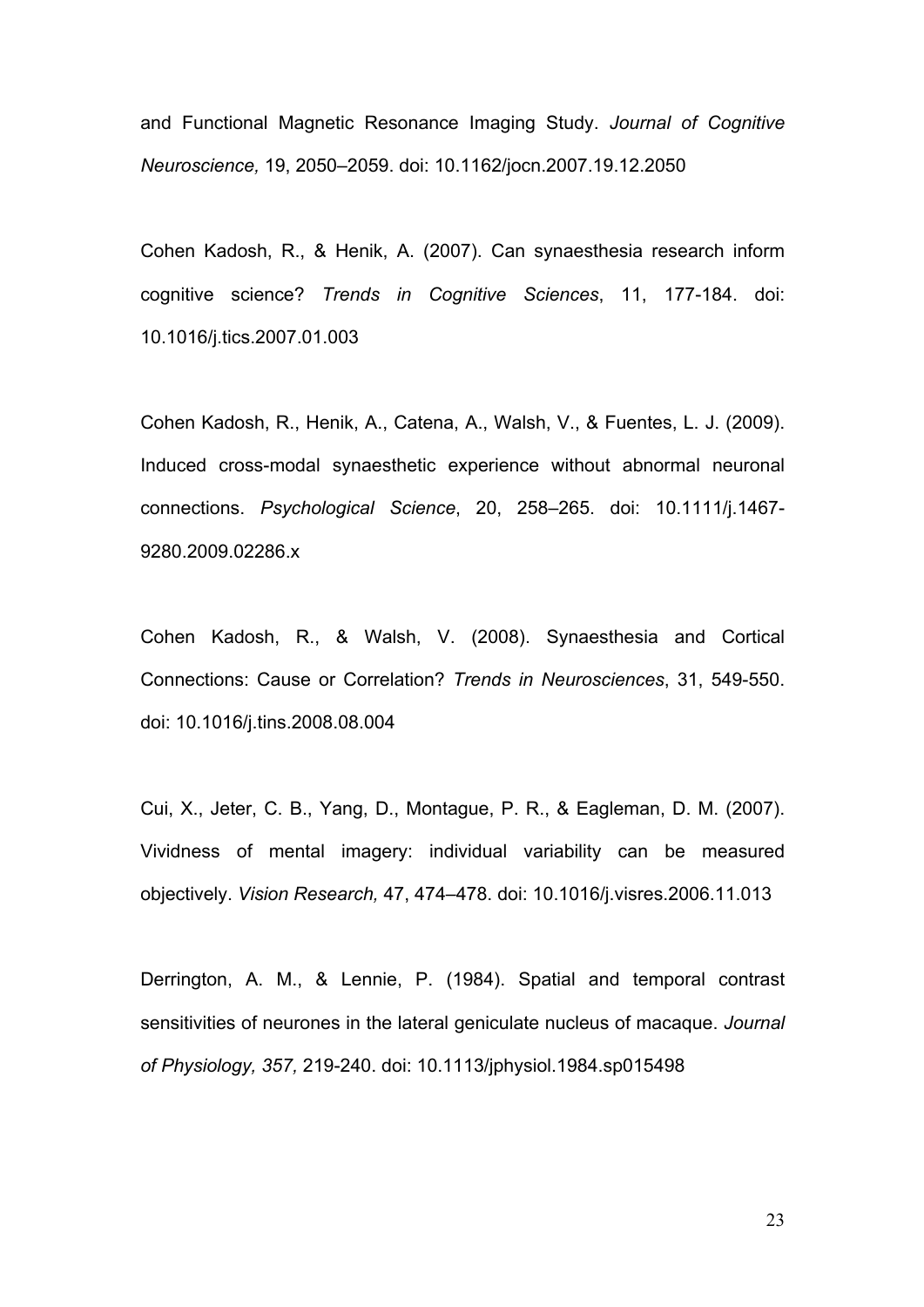Dixon, M. J., Smilek, D., Cudahy, C., & Merikle, P. M. (2000). Five plus two equals yellow. *Nature,* 406, 365. doi:10.1038/35019148

Dixon, M. J., Smilek, D., Duffy, P. L., Zanna, M. P., & Merikle, P. M. (2006). The role of meaning in grapheme–colour synaesthesia. *Cortex*, 4, 243–252.

Eagleman, D. M. (2010). What has large-scale analysis taught us? Paper presented at the 5<sup>th</sup> Meeting of the UK Synaesthesia Association. Brighton, University of Sussex, UK.

Ellison, A., Battelli, L., Cowey, A., & Walsh, V. (2003). The effects of expectation on facilitation of colour/form conjunction tasks by TMS over area V5. *Neuropsychologia, 41,* 1794-1801. doi: 10.1016/S0028-3932(03)00180-5

Erskine, H., Mattingley, J. B., & Arnold, D. H. (2012). Synaesthesia and colour constancy. *Cortex*, 49, 1082–1088. doi: 10.1016/j.cortex.2012.03.002

Grossenbacher, P. G., & Lovelace, C. T. (2001). Mechanisms of synesthesia: Cognitive and physiological constraints. *Trends in Cognitive Sciences*, 5, 36– 41. doi: 10.1016/S1364-6613(00)01571-0

Hong, S. W., & Blake, R. (2008). Early visual mechanisms do not contribute to synesthetic color experience. *Vision Research*, 48, 1018–1026. doi: 10.1016/j.visres.2008.01.024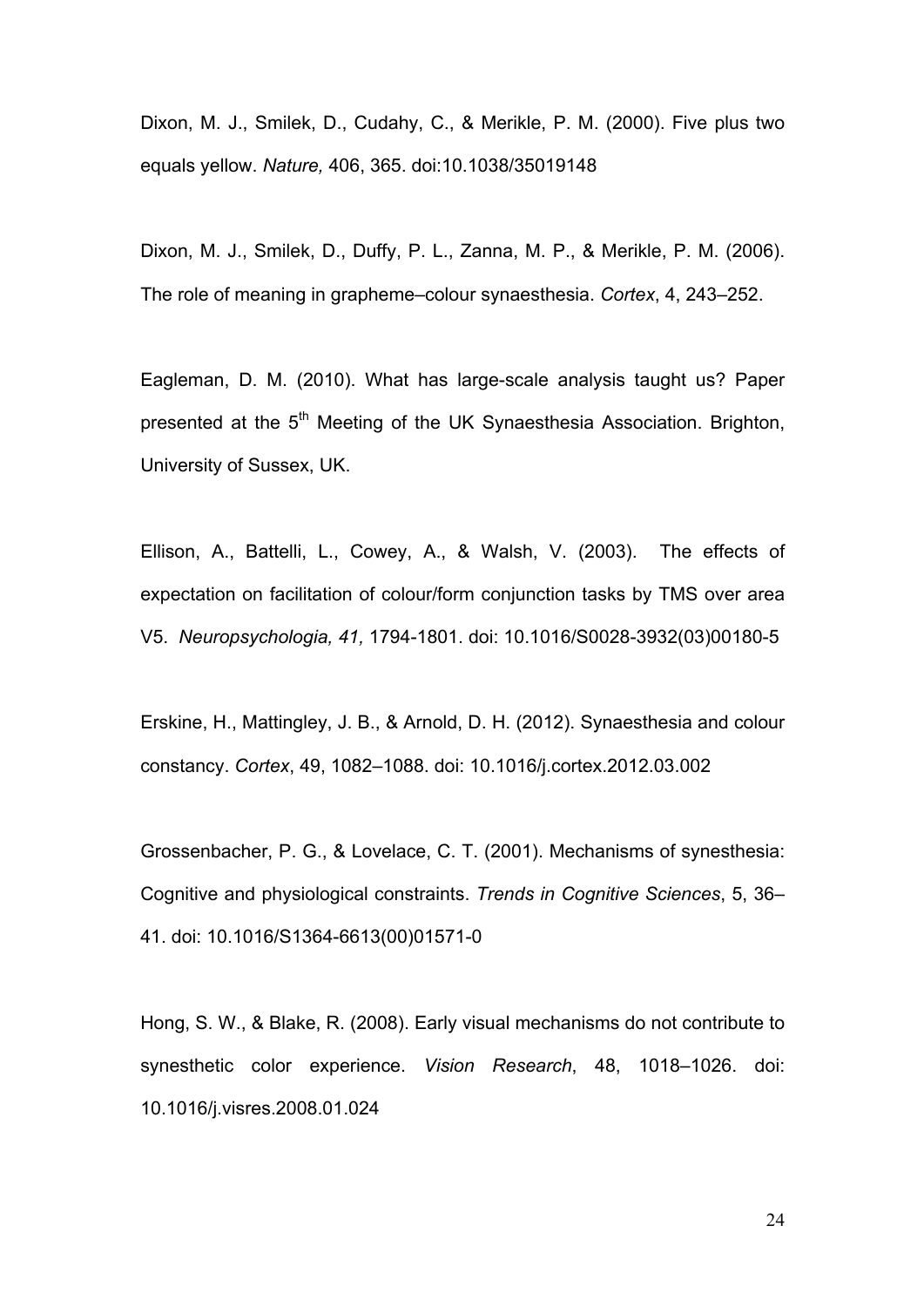Hubbard, E. M., Arman, A. C., Ramachandran, V. S., & Boynton, G. M. (2005). Individual differences among grapheme–color synesthetes: brain– behaviour correlations. *Neuron*, 45, 975–985. doi: 10.1016/j.neuron.2005.02.008

Hubbard, E. M., Brang, D., & Ramachandran, V. S. (2011). The crossactivation theory at 10. *Journal of Neuropsychology*, 5, 152–177. doi: 10.1111/j.1748-6653.2011.02014.x

Hupé, J. M., Bordier, C., & Dojat, M. (2012). The neural bases of grapheme– color synaesthesia are not localized in real color-sensitive areas*. Cerebral Cortex*, 22, 1622–1633. doi: 10.1093/cercor/bhr236

Jancke, L., Beeli, G., Eulig, C., & Hanggi, J. (2009). The neuroanatomy of grapheme-colour synesthesia. *European Journal of Neuroscience*, 29, 1287- 1293. doi: 10.1111/j.1460-9568.2009.06673.x

Jansari, A. S., Spiller, M. J., & Redfern, S. (2006). Number Synaesthesia: When hearing 'four plus five' looks like gold. *Cortex*, 42, 253-258. doi: 10.1016/S0010-9452(08)70350-2

Jürgens, U. M., & Nikolic, D. (2012). Ideaesthesia: conceptual processes assign similar colours to similar shapes. *Translational.Neuroscience.* 3, 22-27. doi: 10.2478/s13380-012-0010-4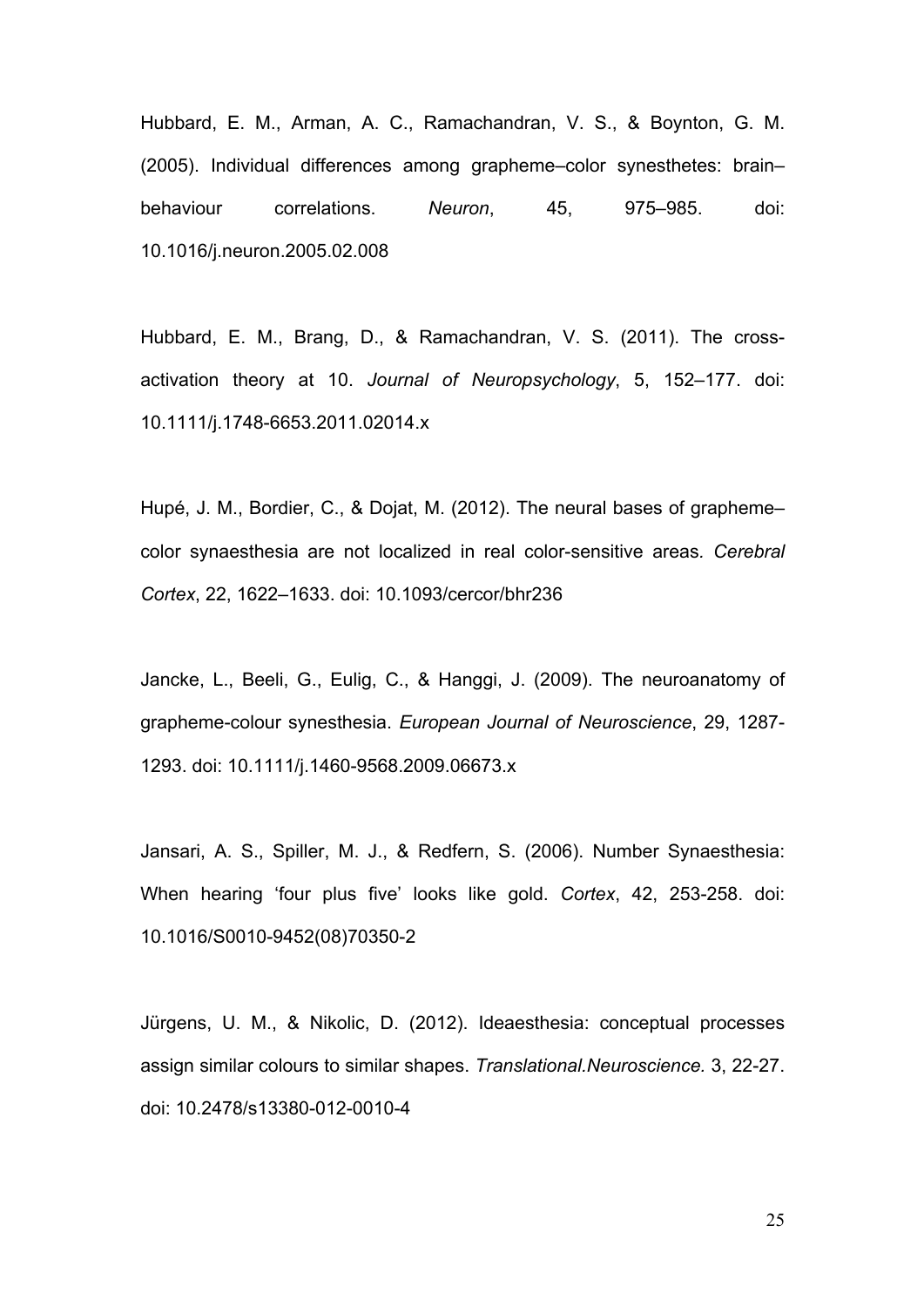Kaplan, E. (1991). The receptive field of retinal ganglion cells in cat and monkey. In Leventhal, A. G. (Eds.), *Vision and Visual Dysfunction* (pp. 10- 40). Boston: CRC Press.

Kim, C. Y., & Blake, R. (2005). Watercolor illusion induced by synesthetic colors. *Perception,* 34, 1501–1507. doi: 10.1068/p5422

Kim, C. Y., Blake, R., & Palmeri, T. J. (2006). Perceptual interaction between real and synesthetic colors. *Cortex*, 42, 195–203. doi: 10.1016/S0010- 9452(08)70344-7

Laeng, B., Svartdal, F., & Oelmann, H. (2004). Does color synesthesia pose a paradox for early-selection theories of attention? *Psychological Science*, 15, 277–281.

Lee, B. B., Pokorny, J., Smith, V. C., Martin, P. R., & Valberg, A. (1990). Luminance and chromatic modulation sensitivity of macaque ganglion cells and human observers. *Journal of the Optical Society of America*, 7, 2223- 2236.

Mattingley, J. B. (2009). Attention, automaticity, and awareness in synesthesia. *Annals of the New York Academy of Sciences,* 1156, 141–167. doi: 10.1111/j.1749-6632.2009.04422.x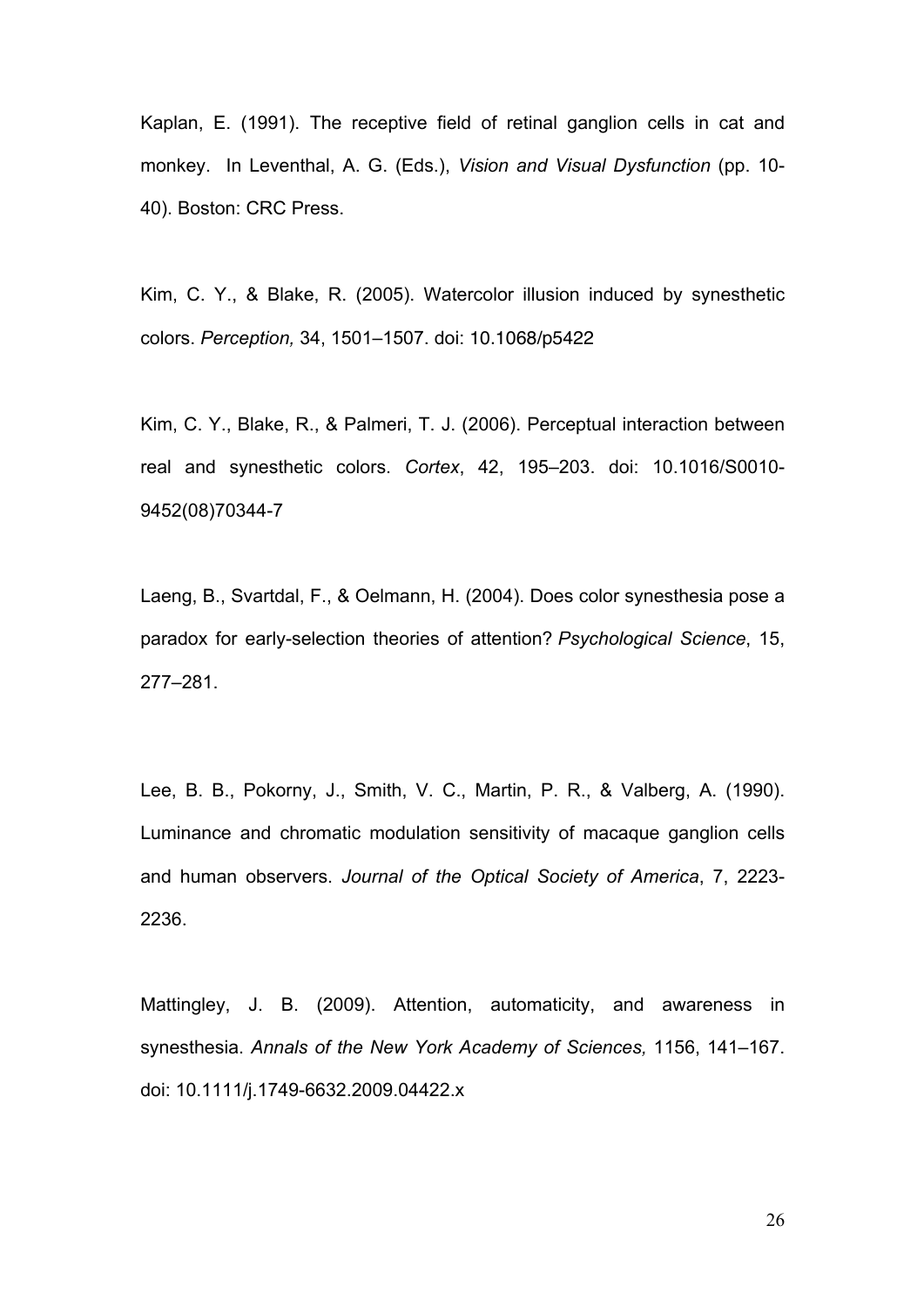Mattingley, J. B., Rich, A. N., Yelland, G., & Bradshaw, J. L. (2001). Unconscious priming eliminates automatic binding of colour and alphanumeric form in synaesthesia. *Nature,* 410, 580–582. doi: 10.1038/35069062

McCarthy, J. D., & Caplovitz, G. P. (2014). Color synesthesia improves color but impairs motion perception. *Trends in Cognitive Sciences*, 18, 224-226. doi:10.1016/j.tics.2014.02.002

Mills, C. B., Innis, J., Westendorf, T., Owsianiecki, L., & McDonald, A. (2006). Effect of a synesthete's photisms on name recall. *Cortex,* 42, 155 – 163.

Niccolai, V., van Leeuwen, T. M., Blakemore, C., & Stoerig, P. (2012). Synaesthetic perception of colour and visual space in a blind subject: An fMRI case study. *Consciousness and Cognition*, 21, 889–899. doi: 10.1016/j.concog.2012.03.010

Nijboer, T. C., Gebuis, T., Te Pas, S. F., & Van Der Smagt, M. J. (2011). Interactions between colour and synaesthetic colour: an effect of simultaneous colour contrast on synaesthetic colours. Vision Research, 51, 43–47. doi: 10.1016/j.visres.2010.09.030

Nikolić, D., Juergens, U. M., Rothen, N., Meier, B., & Mroczko, A. (2011). Swimming-style synesthesia.*Cortex*, 47, 874-879. doi: 10.1016/j.cortex.2011.02.008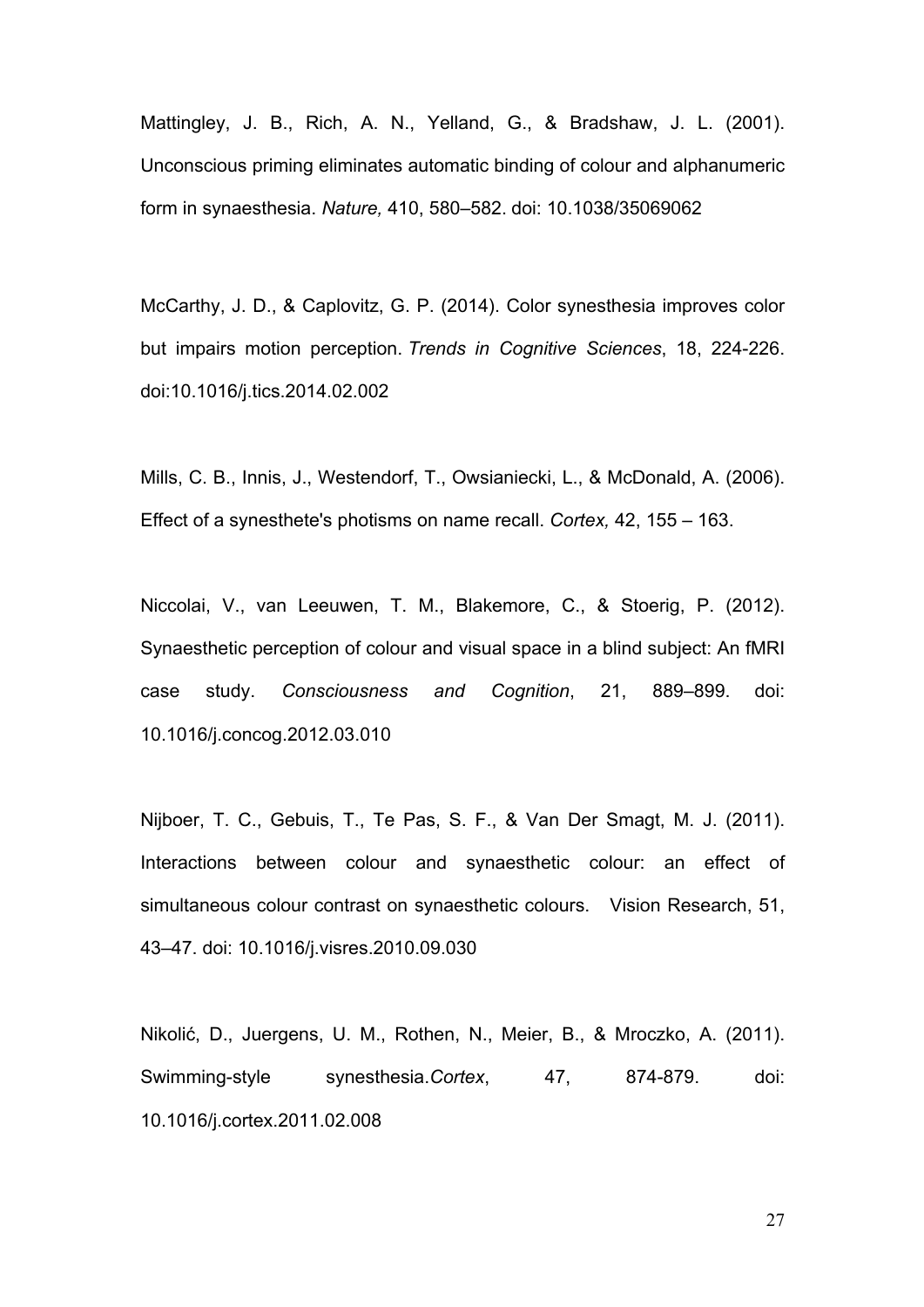Paffen, C. L. E., Van der Smagt, M., J., & Nijboer, T. C. W. (2015). Crossmodal, bidirectional priming in grapheme-color synaesthesia. *Consciousness and Cognition*, 33, 325–333. doi: 10.1016/j.concog.2015.01.020

Palmeri, T., Blake, R., Marois, R., Flanery, M. A., & Whetsell, W., Jr. (2002). The perceptual reality of synesthetic colors. *Proceedings of the National Academy of Sciences*, 99, 4127–4131. doi: 10.1073/pnas.022049399

Ramachandran, V. S., & Hubbard, E. M. (2001a). Psychophysical investigations into the neural basis of synaesthesia. *Proceedings of the Royal Society*, 268, 979–983. doi: 10.1098/rspb.2000.1576

Ramachandran, V. S., & Hubbard, E. M. (2001b). Synaesthesia—A window into perception, thought and language. *Journal of Consciousness Studies*, 8, 3–34.

Ramachandran, V. S., & Hubbard, E. M. (2003). The phenomenology of synaesthesia. *Journal of Consciousness Studies*, 10, 49–57.

Rich, A. N., Bradshaw, J. L., & Mattingley, J. B. (2005). A systematic, largescale study of synaesthesia: implications for the role of early experience in lexical–colour associations. *Cognition,* 98, 53–84. doi: 10.1016/j.cognition.2004.11.003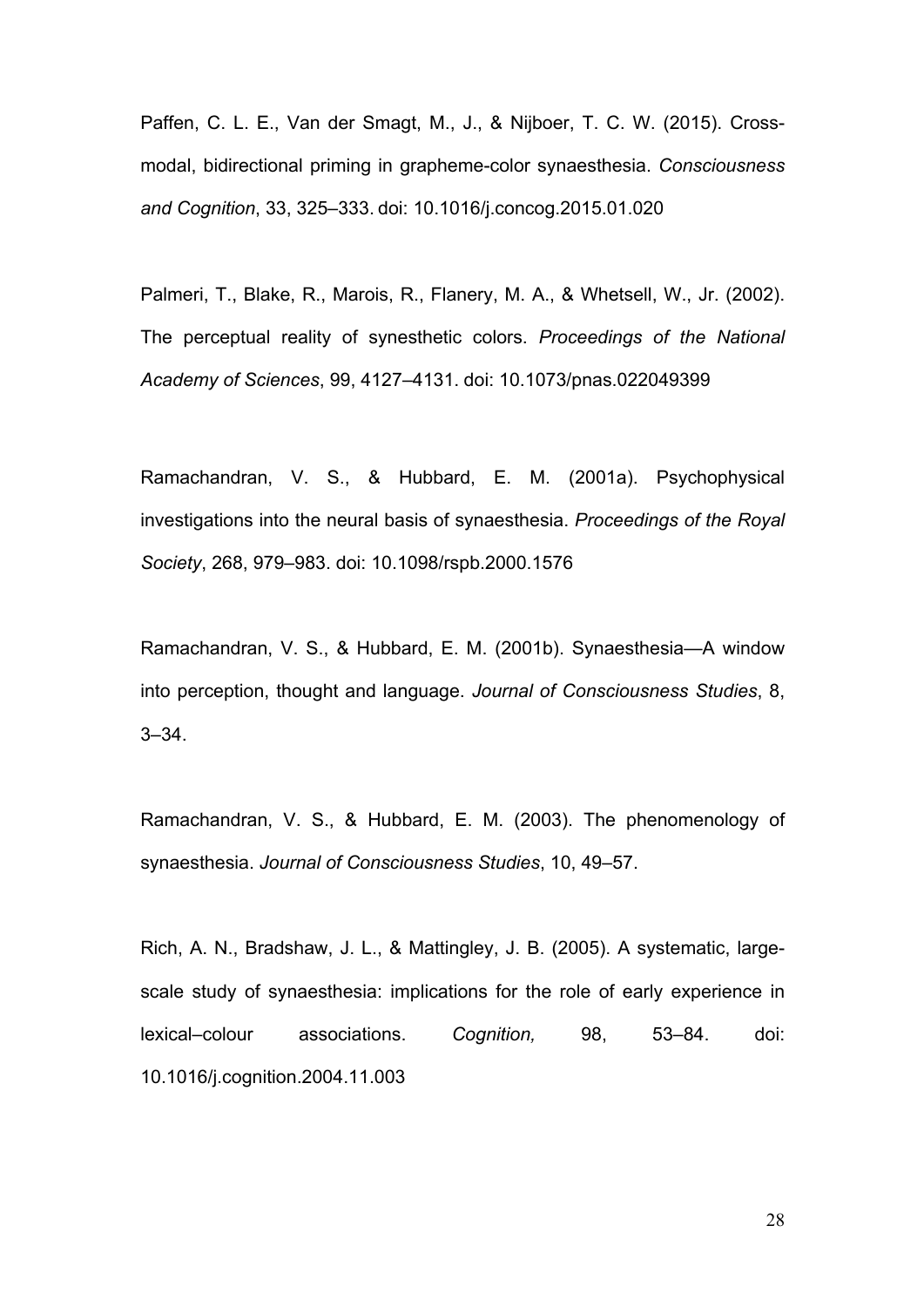Rich, A. N., & Karstoft, K.I. (2013). Exploring the benefit of synaesthetic colours: testing for "pop-out" in individuals with grapheme–colour synaesthesia. *Cognitive Neuropsychology,* 30, 110–125. doi: 10.1080/02643294.2013.805686

Rich, A. N., Williams, M. A., Puce, A., Syngeniotis, A., Howard, M. A., Mcglone, F., & Mattingley, J. B. (2006). Neural correlates of imagined and synaesthetic colours. *Neuropsychologia,* 44, 2918–2925. doi:10.1016/j.neuropsychologia.2006.06.024

Rothen, N., & Meier, B. (2010). Grapheme-colour synesthesia yields an ordinary rather than extra-ordinary memory advantage: Evidence from a group study. *Memory,* 18, 258 – 264. doi: 10.1080/09658210903527308

Rothen, N., Meier, B., & Ward, J. (2012). Enhanced memory: insights from Synaesthesia. *Neuroscience and Biobehavioral Reviews,* 36, 1952–1963. doi: 10.3389/fpsyg.2013.00762

Rothen, N., Nikolić, D., Juergens, U. M., Mroczko-Wąsowicz, A., Cock, J., & Meier, B. (2013). Psychophysiological evidence for the genuineness of swimming-style colour synaesthesia. *Consciousness and Cognition,* 22, 35- 46. doi: 10.1016/j.concog.2012.11.005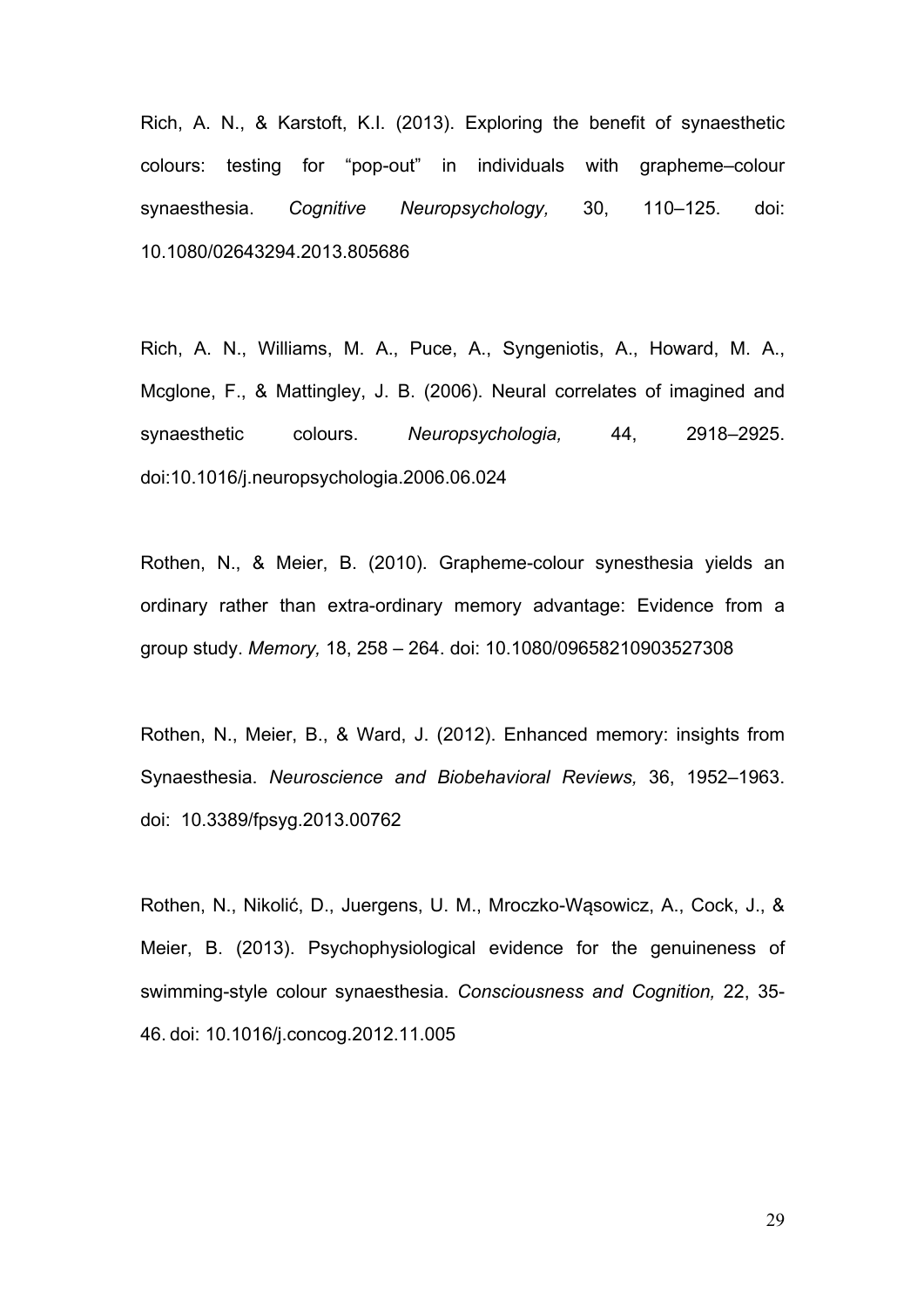Rouw, R., & Scholte, H. S. (2007). Increased structural connectivity in grapheme-color synesthesia. *Nature Neuroscience*, 10, 792–797. doi:10.1038/nn1906

Rouw, R., & Scholte, H. S. (2010). Neural basis of individual differences in synesthetic experiences*. Journal of Neuroscience*, 30, 6205– 6213. doi: 10.1523/JNEUROSCI.3444-09.2010

Sagiv, N. (2004). Synesthesia in perspective. In L.C. Robertson & N. Sagiv (Eds.), *Synesthesia: Perspectives from cognitive neuroscience* (pp. 3-10). New York: Oxford University Press.

Sagiv, N., Heer, J., & Robertson, L. (2006). Does binding of synesthetic color to the evoking grapheme require attention? *Cortex*, 42, 232– 242. doi:10.1016/S0010-9452(08)70348-4

Sagiv, N., & Ward, J. (2006). Crossmodal interactions: lessons from synaesthesia. *Progress in Brain Research*, 155, 259 – 271.

Simner, J. (2012). Defining synaesthesia. *British Journal of Psychology,* 103, 1–15. doi: 10.1348/000712610X528305

Simner, J., Mayo, N., & Spiller, M.J. (2009). A foundation for savantism? Visuo-spatial synaesthetes present with cognitive benefits. *Cortex*, 45, 1246– 1260. doi: 10.1016/j.cortex.2009.07.007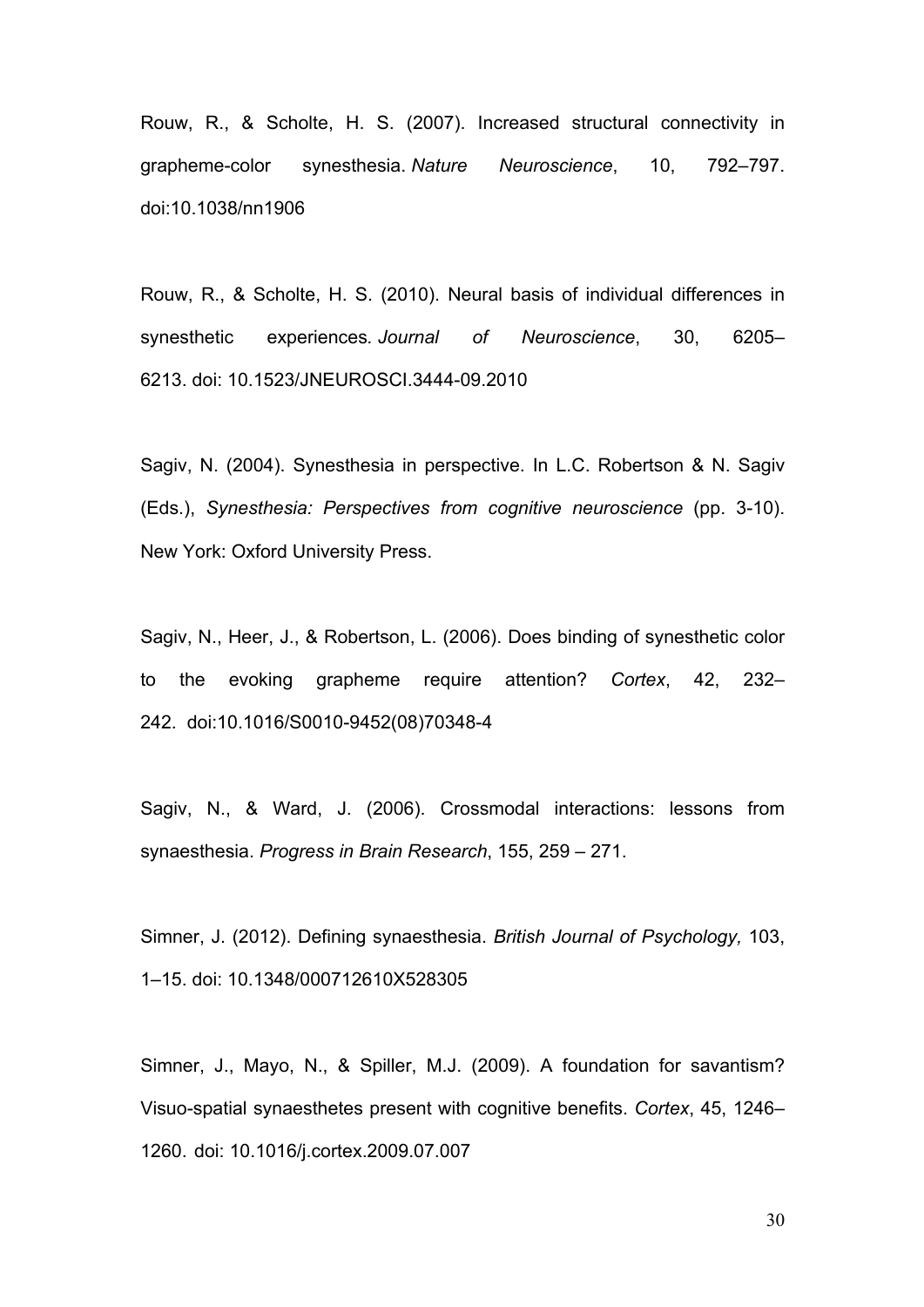Simner, J., & Ward, J. (2003). Lexical-gustatory synaesthesia: linguistic and conceptual factors. *Cognition*, 89, 237-61. doi:10.1016/S0010- 0277(03)00122-7

Sinke, C., Neufeld, J., Emrich, H. M., Dillo, W., Bleich, S., Zedler, M., & Szycik, G.R. (2012). Inside a synesthete's head: a functional connectivity analysis with grapheme–color synesthetes. *Neuropsychologia*, 50, 3363– 3369. doi:10.1016/j.neuropsychologia.2012.09.015

Smilek, D., Dixon, M. J., Cudahy, C., & Merikle, P. M. (2001). Synaesthetic photisms influence visual perception. *Journal of Cognitive Neuroscience*, *13*, 930–936. doi:10.1162/089892901753165845

Sperling, J. M., Prvulovic, D., Linden, D. E., Singer, W., & Stirn, A. (2006). Neuronal correlates of colour–graphemic synaesthesia: a fMRI study. *Cortex*, 42, 295–303. doi: 10.1016/S0010-9452(08)70355-1

Steven, M. S. & Blakemore, C. (2004). Visual synaesthesia in the blind. *Perception,* 33, 855 – 868. doi: 10.1068/p5160

Steven, M. S., Hansen, P. C., & Blakemore, C. (2006). Activation of colorselective areas of the visual cortex in a blind synesthete. *Cortex*, 42, 304-308. doi:10.1016/S0010-9452(08)70356-3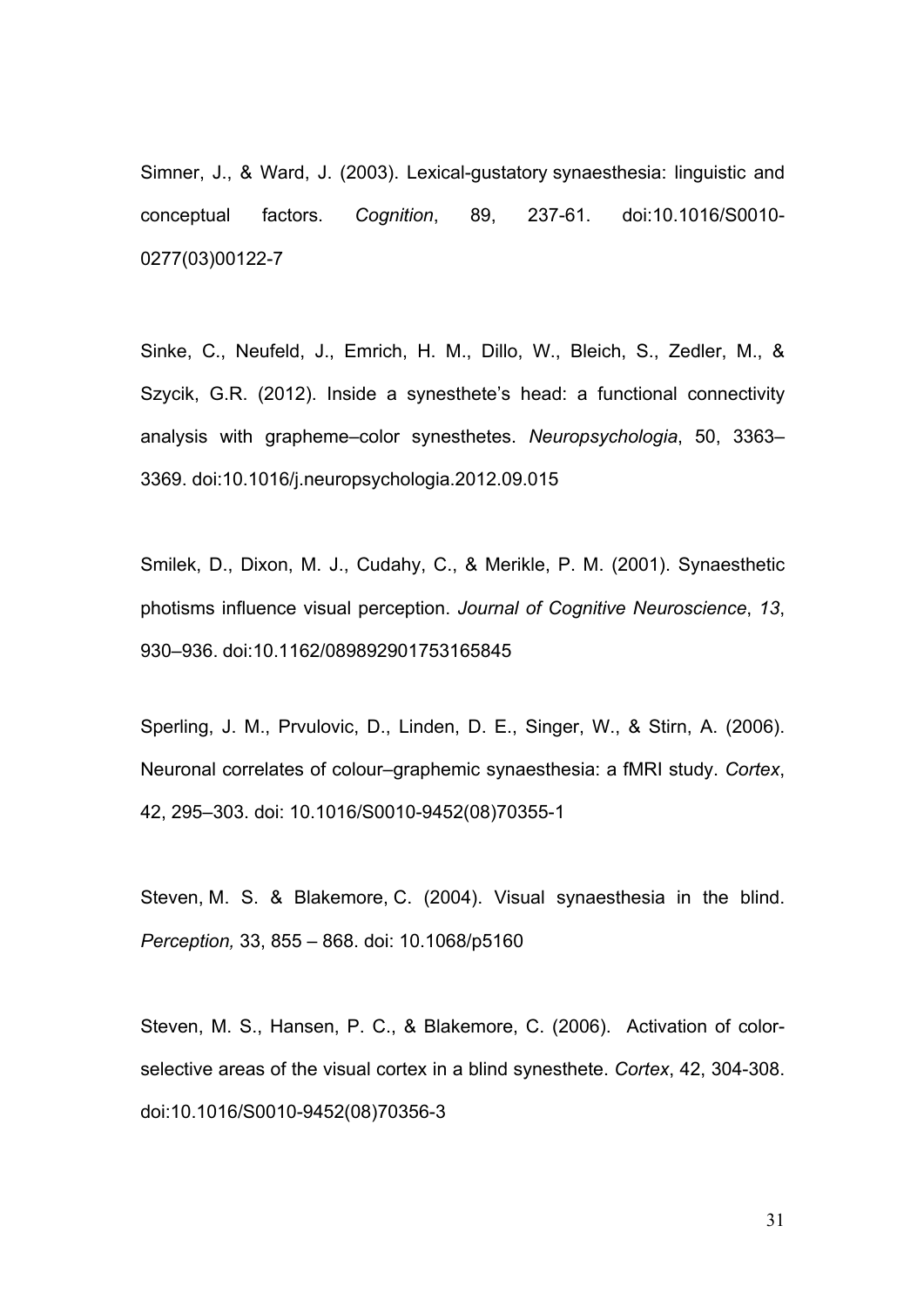Treisman A. M., & Gelade G. (1980). A feature-integration theory of attention. *Cognitive Psychology*, 12, 97–136. doi:10.1016/0010- 0285(80)90005-5

Van Leeuwen, T. M., den Ouden, H. E. M., & Hagoort, P. (2011). Effective connectivity determines the nature of subjective experience in grapheme-color synaesthesia. *The Journal of Neuroscience*, 31, 9879 –9884. doi: 10.1523/JNEUROSCI.0569-11.2011

Walsh, V., Ellison, A., Battelli, L., & Cowey, A. (1998). Task-specific impairments and enhancements by magnetic stimulation of human visual area V5. *Proceedings of the Royal Society of London, Series B, Biological Sciences, 265,* 537-543. doi: 10.1098/rspb.1998.0328

Ward, J. (2013). Synesthesia. *Annual Review of Psychology*, 64, 49 -75. doi: 10.1146/annurev-psych-113011-143840

Ward, J., Banissy, M. J., & Jonas, C. N. (2008). Haptic perception and synaesthesia. In M. Grunwald (Eds.), *Handbook of Haptic Perception (pp. 259-265)*. Berlin: Springer-Verlag.

Ward, J., Hovard, P., Jones, A., & Rothen, N. (2013). Enhanced recognition memory in grapheme-color synaesthesia for different categories of visual stimuli. *Frontiers in Psychology,* doi: 10.3389/fpsyg.2013.00762

Ward, J., Jonas, C., Dienes, Z., & Seth, A. (2010). Grapheme-colour synaesthesia improves detection of embedded shapes, but without pre-